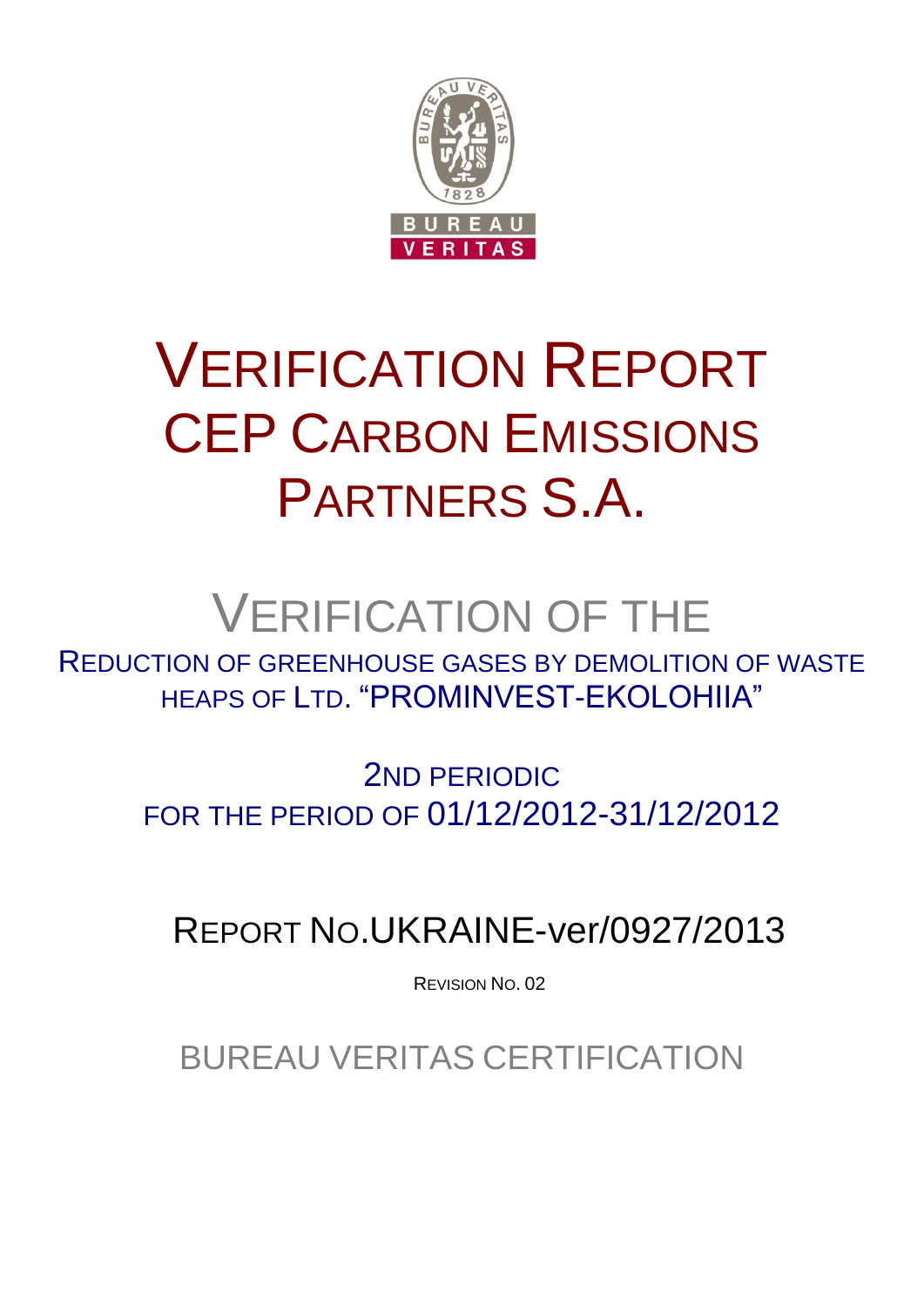# **BUREAU VERITAS CERTIFICATION**

 $\sim$ 

Report No: UKRAINE-ver/0927/2013



| Date of first issue:                                                                                                                                                                                                                                                                                                                                                                                                                                                                                                                                                                                                                                                                                                                                                                                                              | Organizational unit: |          |                                           |                                             |
|-----------------------------------------------------------------------------------------------------------------------------------------------------------------------------------------------------------------------------------------------------------------------------------------------------------------------------------------------------------------------------------------------------------------------------------------------------------------------------------------------------------------------------------------------------------------------------------------------------------------------------------------------------------------------------------------------------------------------------------------------------------------------------------------------------------------------------------|----------------------|----------|-------------------------------------------|---------------------------------------------|
| 21/01/2013                                                                                                                                                                                                                                                                                                                                                                                                                                                                                                                                                                                                                                                                                                                                                                                                                        |                      |          | <b>Bureau Veritas Certification</b>       |                                             |
|                                                                                                                                                                                                                                                                                                                                                                                                                                                                                                                                                                                                                                                                                                                                                                                                                                   | <b>Holding SAS</b>   |          |                                           |                                             |
| Client:                                                                                                                                                                                                                                                                                                                                                                                                                                                                                                                                                                                                                                                                                                                                                                                                                           | Client ref.:         |          |                                           |                                             |
| <b>CEP CARBON EMISSIONS</b>                                                                                                                                                                                                                                                                                                                                                                                                                                                                                                                                                                                                                                                                                                                                                                                                       | <b>Fabian Knodel</b> |          |                                           |                                             |
| PARTNERS S.A.                                                                                                                                                                                                                                                                                                                                                                                                                                                                                                                                                                                                                                                                                                                                                                                                                     |                      |          |                                           |                                             |
| Summary:                                                                                                                                                                                                                                                                                                                                                                                                                                                                                                                                                                                                                                                                                                                                                                                                                          |                      |          |                                           |                                             |
| Bureau Veritas Certification has made the 2nd periodic verification for the period of 01/12/2012-31/12/2012 of<br>the "Reduction of greenhouse gases by demolition of waste heaps of Ltd. "PROMINVEST-EKOLOHIIA",<br>project of CEP Carbon Emissions Partners S.A., located in Krasne village, Luhansk region, Ukraine,<br>and applying the JI specific approach, on the basis of UNFCCC criteria for the JI, as well as criteria given to<br>provide for consistent project operations, monitoring and reporting. UNFCCC criteria refer to Article 6 of the<br>Kyoto Protocol, the JI rules and modalities and the subsequent decisions by the JI Supervisory Committee, as<br>well as the host country criteria.                                                                                                                |                      |          |                                           |                                             |
| The verification scope is defined as a periodic independent review and ex post determination by the Accredited<br>Entity of the monitored reductions in GHG emissions during defined verification period, and consisted of the<br>following three phases: i) desk review of the monitoring report against project design and the baseline and<br>monitoring plan; ii) follow-up interviews with project stakeholders; iii) resolution of outstanding issues and the<br>issuance of the final verification report and opinion. The overall determination, from Contract Review to<br>Determination Report & Opinion, was conducted using Bureau Veritas Certification internal procedures.<br>The first output of the verification process is a list of Clarification, Corrective Actions Requests, Forward                        |                      |          |                                           |                                             |
| Actions Requests (CR, CAR and FAR), presented in Appendix A.                                                                                                                                                                                                                                                                                                                                                                                                                                                                                                                                                                                                                                                                                                                                                                      |                      |          |                                           |                                             |
| In summary, Bureau Veritas Certification confirms that the project is implemented as planned and described in<br>approved project design documents. Installed equipment being essential for generating emission reduction<br>runs reliably and is calibrated appropriately. The monitoring system is in place and the project is generating<br>GHG emission reductions. The GHG emission reduction is calculated accurately and without material errors,<br>omissions, or misstatements, and the ERUs issued totalize 166 959 tonnes of CO <sub>2</sub> equivalent for the<br>monitoring period from 01/12/2012 to 31/12/2012.<br>Our opinion relates to the project's GHG emissions and resulting GHG emission reductions reported and<br>related to the approved project baseline and monitoring, and its associated documents. |                      |          |                                           |                                             |
| Report No:<br>Subject Group:                                                                                                                                                                                                                                                                                                                                                                                                                                                                                                                                                                                                                                                                                                                                                                                                      |                      |          |                                           |                                             |
| UKRAINE-ver/0927/2013<br>JI                                                                                                                                                                                                                                                                                                                                                                                                                                                                                                                                                                                                                                                                                                                                                                                                       |                      |          |                                           |                                             |
| Project title:<br>Reduction of greenhouse gases by demolition of<br>waste heaps of Ltd. "PROMINVEST-EKOLOHIIA"                                                                                                                                                                                                                                                                                                                                                                                                                                                                                                                                                                                                                                                                                                                    |                      |          |                                           |                                             |
| Work carried out by:                                                                                                                                                                                                                                                                                                                                                                                                                                                                                                                                                                                                                                                                                                                                                                                                              |                      |          |                                           |                                             |
|                                                                                                                                                                                                                                                                                                                                                                                                                                                                                                                                                                                                                                                                                                                                                                                                                                   |                      |          |                                           |                                             |
| Viacheslav Yeriomin - Team Leader, Lead Verifier                                                                                                                                                                                                                                                                                                                                                                                                                                                                                                                                                                                                                                                                                                                                                                                  |                      |          |                                           |                                             |
| Vasyl Kobzar - Team Member, Technical Specialist                                                                                                                                                                                                                                                                                                                                                                                                                                                                                                                                                                                                                                                                                                                                                                                  |                      |          |                                           |                                             |
|                                                                                                                                                                                                                                                                                                                                                                                                                                                                                                                                                                                                                                                                                                                                                                                                                                   |                      |          |                                           |                                             |
| Work reviewed by:                                                                                                                                                                                                                                                                                                                                                                                                                                                                                                                                                                                                                                                                                                                                                                                                                 |                      |          |                                           |                                             |
| Ivan Sokolov - Internal Technical Reviewer                                                                                                                                                                                                                                                                                                                                                                                                                                                                                                                                                                                                                                                                                                                                                                                        |                      | $\times$ |                                           | No distribution without permission from the |
| Viktoriya Lehka - Technical Specialist                                                                                                                                                                                                                                                                                                                                                                                                                                                                                                                                                                                                                                                                                                                                                                                            |                      |          | Client or responsible organizational unit |                                             |
| Work approved by:<br><b>Bureau</b>                                                                                                                                                                                                                                                                                                                                                                                                                                                                                                                                                                                                                                                                                                                                                                                                |                      |          |                                           |                                             |
| Ivan Sokolov - Climate Change Operational                                                                                                                                                                                                                                                                                                                                                                                                                                                                                                                                                                                                                                                                                                                                                                                         | ert                  |          | Limited distribution                      |                                             |
| Manager                                                                                                                                                                                                                                                                                                                                                                                                                                                                                                                                                                                                                                                                                                                                                                                                                           |                      |          |                                           |                                             |
| Date of this revision:<br>Revision No.:<br>Number of pages:                                                                                                                                                                                                                                                                                                                                                                                                                                                                                                                                                                                                                                                                                                                                                                       |                      |          |                                           |                                             |
| 10/06/2013<br>02<br>25                                                                                                                                                                                                                                                                                                                                                                                                                                                                                                                                                                                                                                                                                                                                                                                                            |                      |          | Unrestricted distribution                 |                                             |
|                                                                                                                                                                                                                                                                                                                                                                                                                                                                                                                                                                                                                                                                                                                                                                                                                                   |                      |          |                                           |                                             |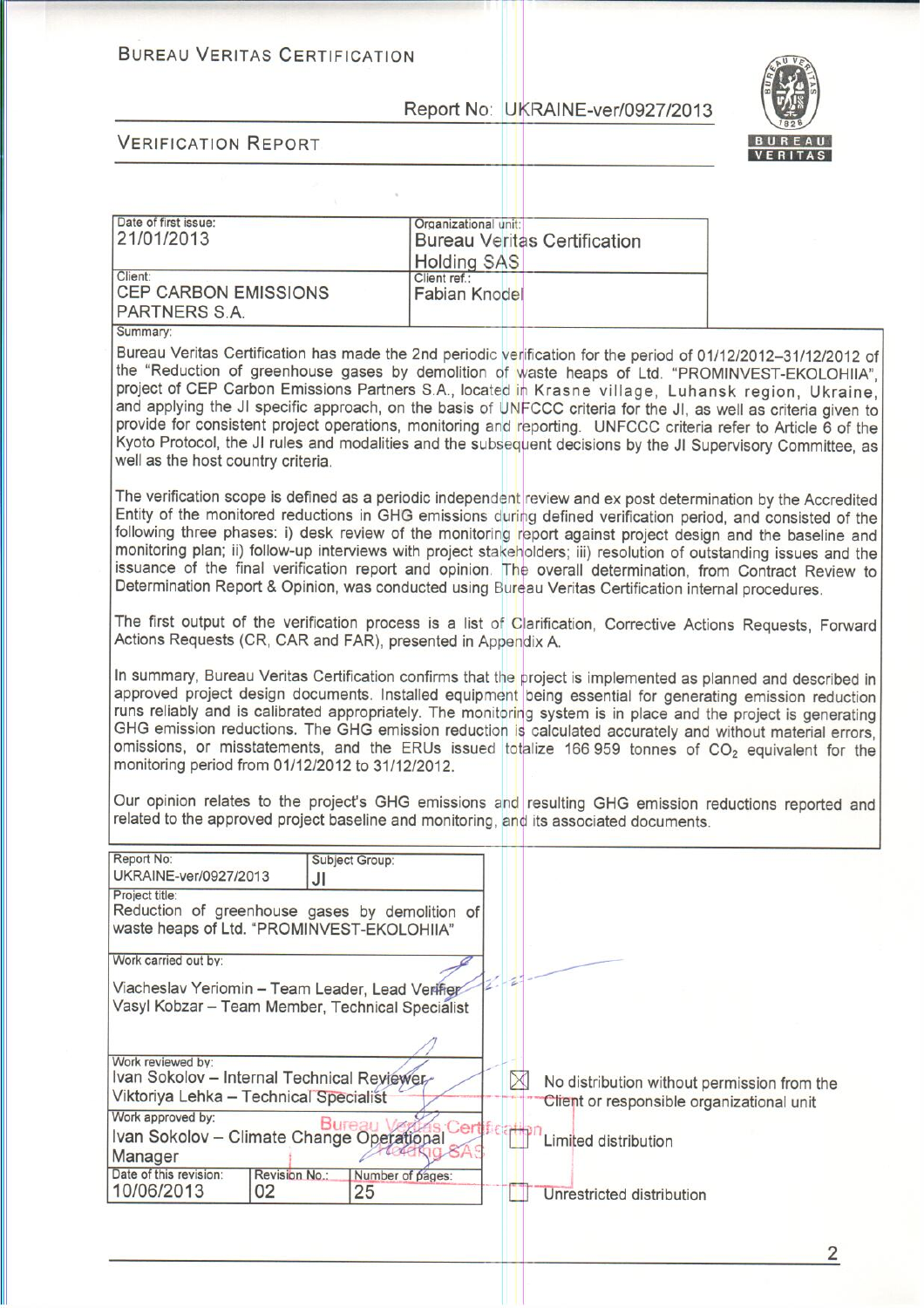#### VERIFICATION REPORT

# *Table of Contents Page*

| 1.1 Objective                                                                 | $\overline{4}$ |
|-------------------------------------------------------------------------------|----------------|
| 1.2 Scope                                                                     | $\overline{4}$ |
| 1.3 Verification Team                                                         | 5              |
|                                                                               |                |
| 2.1 Review of Documents                                                       | 5              |
| 2.2 Follow-up Interviews                                                      | 6              |
| 2.3 Resolution of Clarification, Corrective and Forward Action Requests       | 6              |
|                                                                               |                |
| 3.1 Remaining issues and FARs from previous verifications                     | $\overline{7}$ |
| 3.2 Project approval by Parties involved (90-91)                              | 7              |
| 3.3 Project implementation (92-93)                                            | 8              |
| 3.4 Compliance of the monitoring plan with the monitoring methodology (94-98) | 10             |
| 3.5 Revision of monitoring plan (99-100)                                      | 10             |
| 3.6 Data management (101)                                                     | 10             |
| 3.7 Verification regarding programmes of activities (102-110)                 | 12             |
|                                                                               |                |
|                                                                               |                |
| APPENDIX A: COMPANY PROJECT VERIFICATION PROTOCOL 17                          |                |
|                                                                               |                |

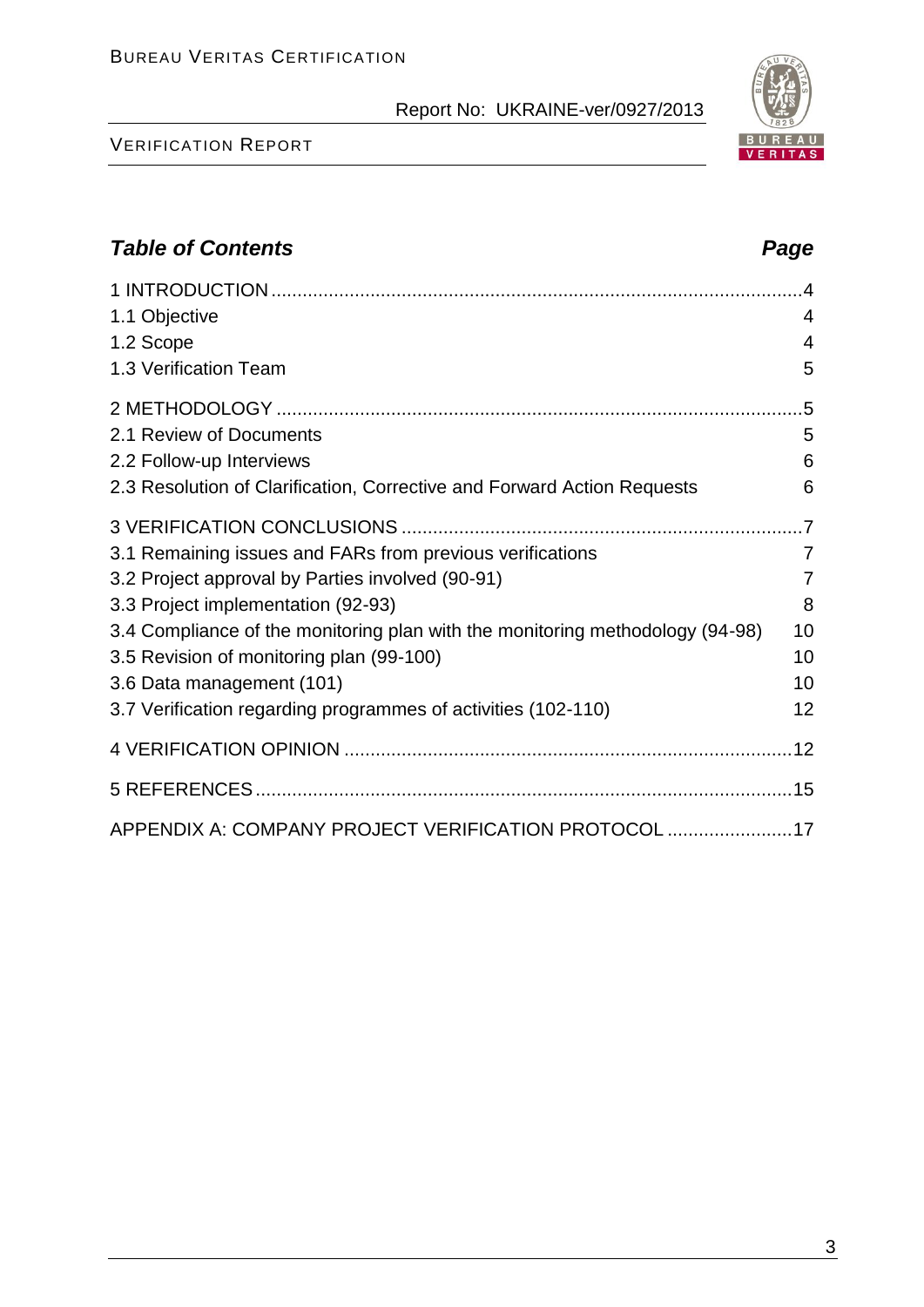

VERIFICATION REPORT

# **1 INTRODUCTION**

CEP CARBON EMISSIONS PARTNERS S.A. has commissioned Bureau Veritas Certification to verify the emissions reductions of its JI project "Reduction of greenhouse gases by demolition of waste heaps of Ltd. "PROMINVEST-EKOLOHIIA" (hereafter called "the project") located in Krasne village, Luhansk region, Ukraine.

This report summarizes the findings of the verification of the project, performed on the basis of UNFCCC criteria, as well as criteria given to provide for consistent project operations, monitoring and reporting.

Verification encompasses the period from December 01, 2012 to December 31, 2012.

# **1.1 Objective**

Verification is the periodic independent review and ex post determination by the Accredited Independent Entity of the monitored reductions in GHG emissions during defined verification period.

The objective of verification can be divided in Initial Verification and Periodic Verification.

UNFCCC criteria refer to Article 6 of the Kyoto Protocol, the JI rules and modalities and the subsequent decisions by the JI Supervisory Committee, as well as the host country criteria.

# **1.2 Scope**

The verification scope is defined as an independent and objective review of the project design document, the project's baseline study, monitoring plan and monitoring report, and other relevant documents. The information in these documents meets the Kyoto Protocol requirements, UNFCCC rules and associated interpretation.

The verification is not meant to provide any consulting towards the Client. However, stated requests for clarifications, corrective and/or forward actions may provide input for improvement of the project monitoring towards reductions in the GHG emissions.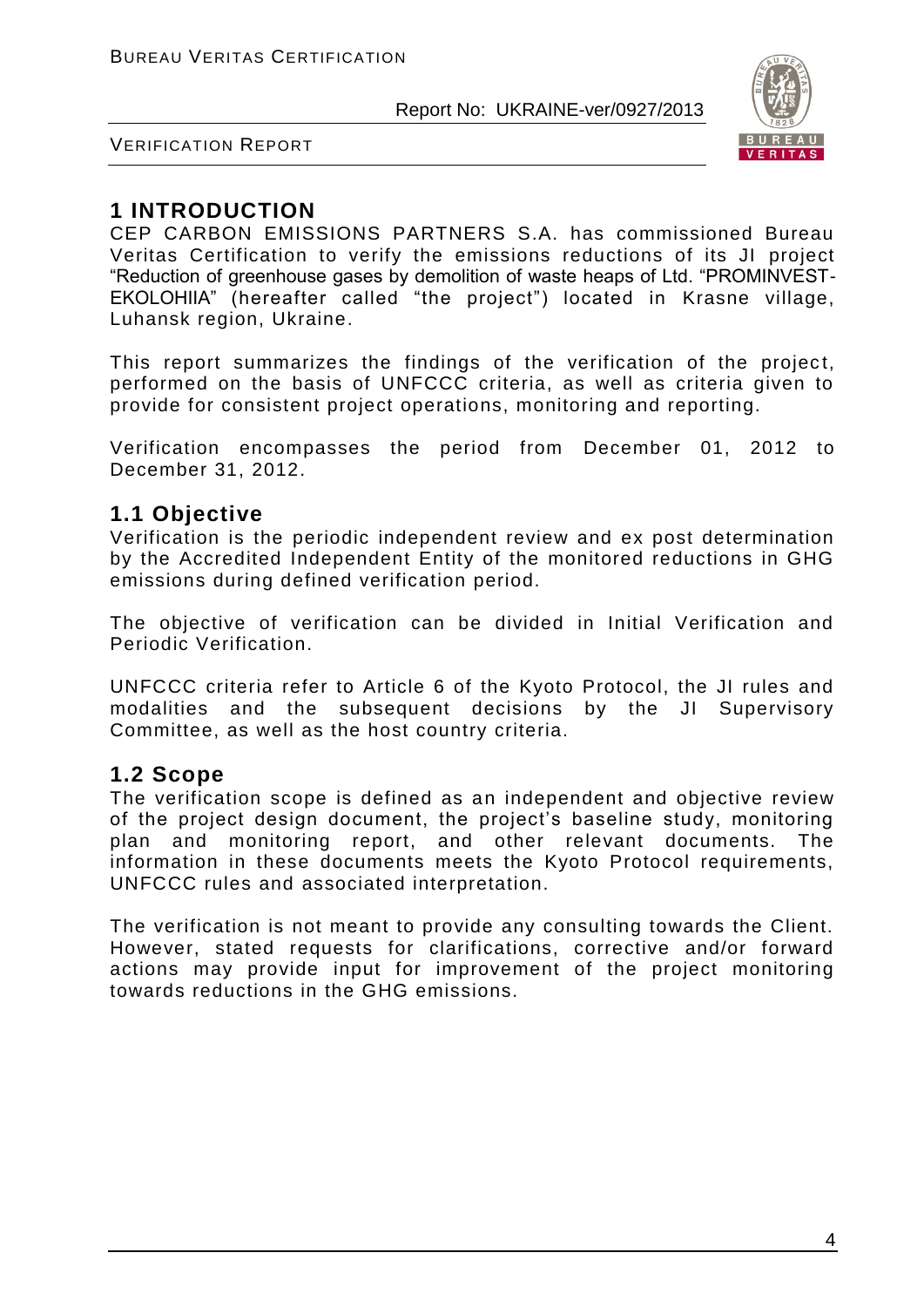

VERIFICATION REPORT

# **1.3 Verification Team**

The verification team consists of the following personnel:

Viacheslav Yeriomin Bureau Veritas Certification Team Leader, Climate Change Lead Verifier

Vasylii Kobzar Bureau Veritas Certification Team Member, Technical Specialist

This verification report was reviewed by:

Ivan Sokolov Bureau Veritas Certification Internal Technical Reviewer

Viktoriya Lehka Bureau Veritas Certification Technical Specialist

# **2 METHODOLOGY**

The overall verification, from Contract Review to Verification Report & Opinion, was conducted using Bureau Veritas Certification internal procedures.

In order to ensure transparency, a verification protocol was customized for the project, according to the version 01 of the Joint Implementation Determination and Verification Manual, issued by the Joint Implementation Supervisory Committee at its 19 meeting on 04/12/2009. The protocol shows, in a transparent manner, criteria (requirements), means of verification and the results from verifying the identified criteria. The verification protocol serves the following purposes:

- It organizes, details and clarifies the requirements a JI project is expected to meet;
- It ensures a transparent verification process where the verifier will document how a particular requirement has been verified and the result of the verification.

The completed verification protocol is enclosed in Appendix A to this report.

# **2.1 Review of Documents**

The Monitoring Report (MR) submitted by CEP Carbon Emissions Partner s S.A. and additional background documents related to the project design and baseline, i.e. country Law, Project Design Document (PDD), Approved CDM methodology, Determination Report for the project, issued by Bureau Veritas Certification Holding SAS, No.UKRAINE-DET/0833/2012 dated 05/12/2012, and Guidance on criteria for baseline setting and monitoring,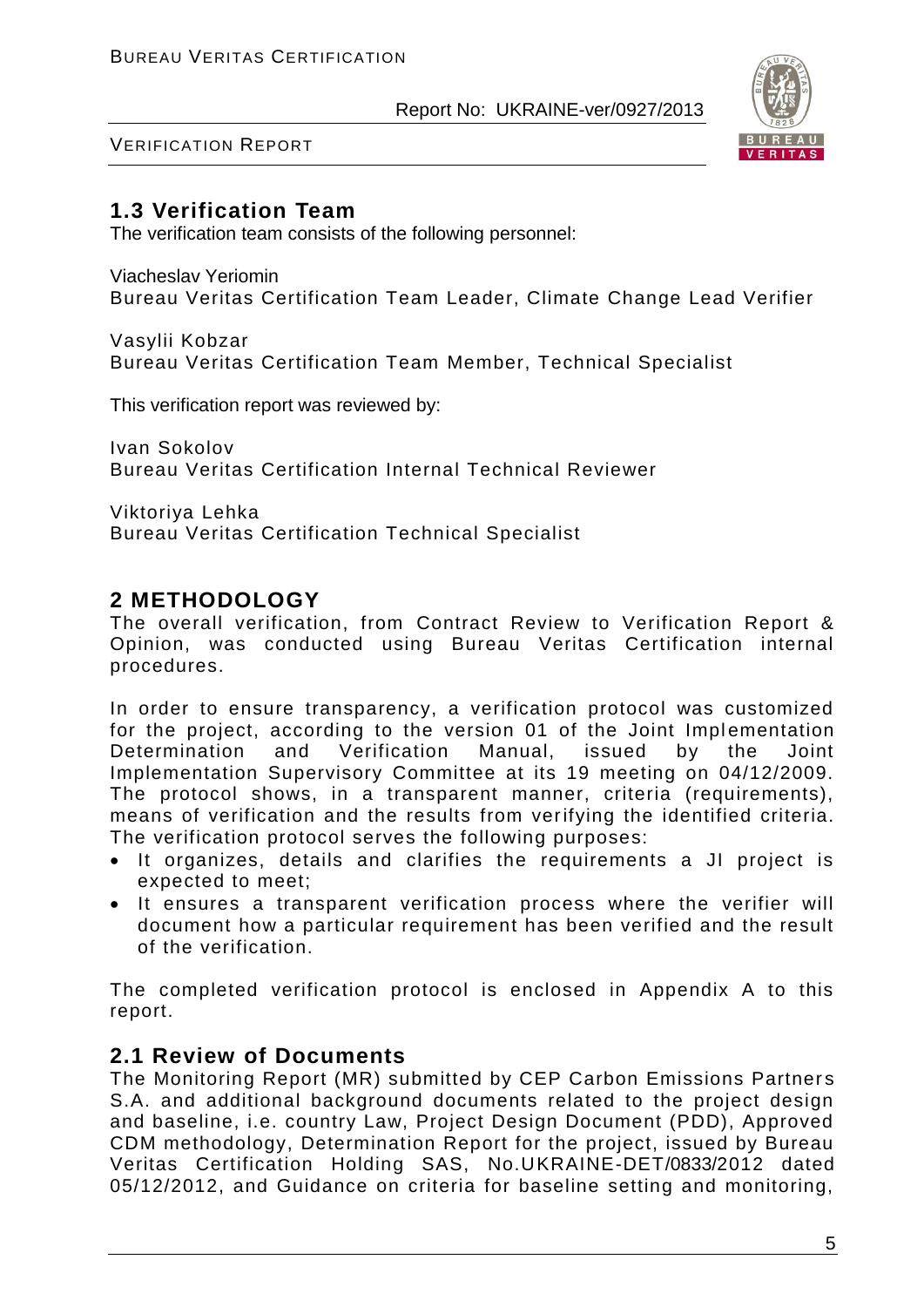

VERIFICATION REPORT

Host party criteria, Kyoto Protocol, Clarifications on Verification Requirements to be Checked by an Accredited Independent Entity were reviewed.

The verification findings presented in this report relate to the Monitoring Report for the period of 01/12/2012 – 31/12/2012, version 01 of 15/01/2013 and version 02 of 11/02/2013, and project as described in the determined PDD.

### **2.2 Follow-up Interviews**

On 14/02/2013 Bureau Veritas Certification performed on-site interviews (Ltd. "Prominvest-Ekolohiia") with project stakeholders to confirm selected information and to resolve issues identified in the document review. Representatives of Ltd. "Prominvest-Ekolohiia" Emissions Partners S.A. were interviewed (see References). The main topics of the interviews are summarized in Table 1.

#### **Table 1 Interview topics**

| Interviewed organization | <b>Interview topics</b>                                              |  |  |  |
|--------------------------|----------------------------------------------------------------------|--|--|--|
| LTD. "PROMINVEST-        | Organizational Structure<br>➤                                        |  |  |  |
| EKOLOHIIA"               | Responsibility and authority<br>≻                                    |  |  |  |
|                          | Roles and responsibilities on data collection and<br>➤<br>processing |  |  |  |
|                          | Installation of equipment                                            |  |  |  |
|                          | Data registering, archiving and reporting                            |  |  |  |
|                          | Control of metering equipment<br>➤                                   |  |  |  |
|                          | System of measurements record keeping, database                      |  |  |  |
|                          | IT management<br>➤                                                   |  |  |  |
|                          | Personnel training<br>➤                                              |  |  |  |
|                          | Procedures and technology of Quality Management<br>➤                 |  |  |  |
|                          | Internal audit and control activities<br>➤                           |  |  |  |
| Consultant:              | Baseline methodology<br>≻                                            |  |  |  |
| CEP CARBON EMISSIONS     | Monitoring plan<br>➤                                                 |  |  |  |
| PARTNERS S.A.            | <b>Monitoring Report</b><br>⋗                                        |  |  |  |
|                          | Deviations from the PDD<br>⋗                                         |  |  |  |

# **2.3 Resolution of Clarification, Corrective and Forward Action Requests**

The objective of this phase of the verification is to raise the requests for corrective actions and clarification and any other outstanding issues that needed to be clarified for Bureau Veritas Certification positive conclusion on the GHG emission reduction calculation.

If the Verification Team, in assessing the monitoring report and supporting documents, identifies issues that need to be corrected, clarified or improved with regard to the monitoring requirements, it should raise these issues and inform the project participants of these issues in the form of: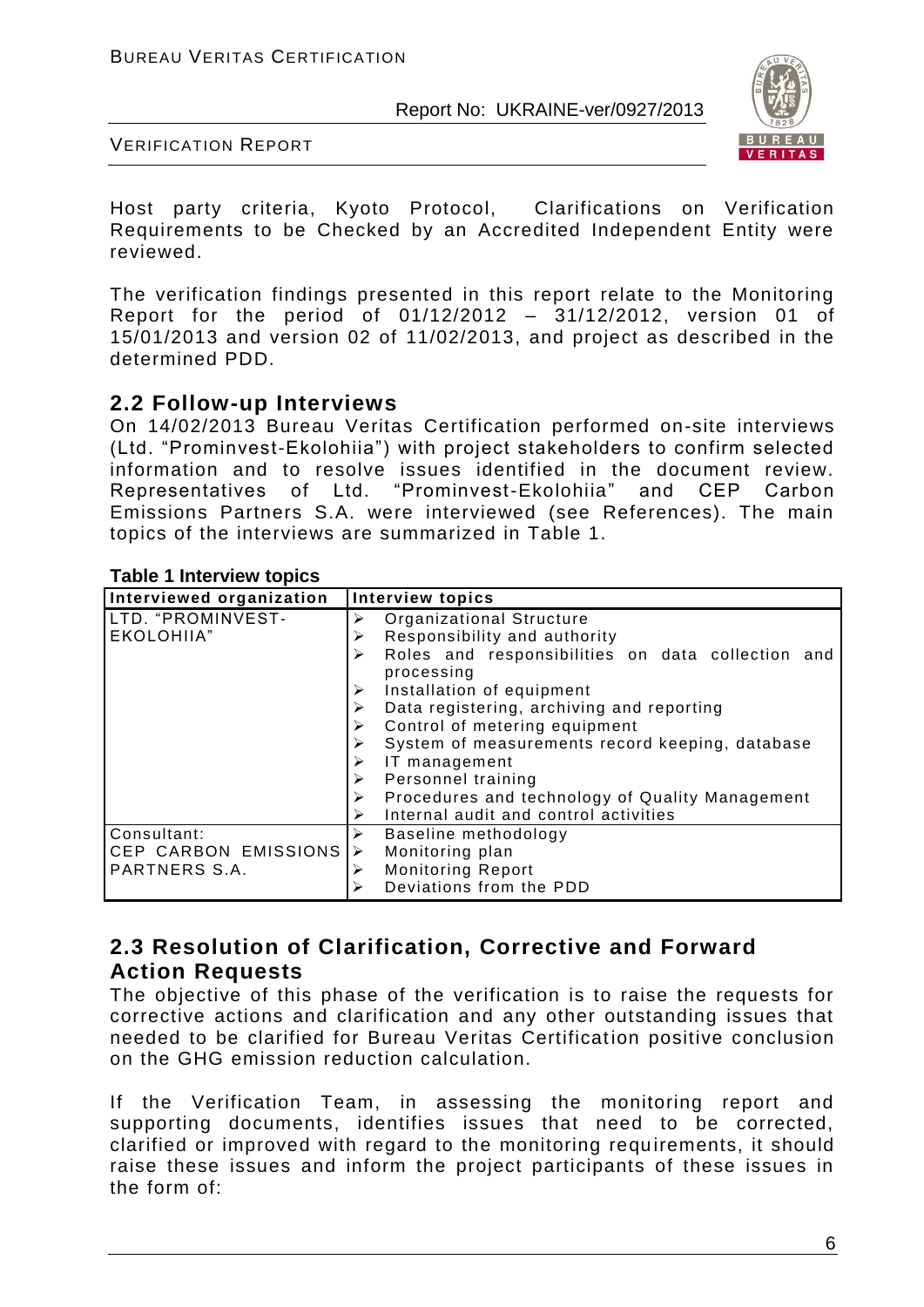

VERIFICATION REPORT

(a) Corrective action request (CAR), requesting the project participants to correct a mistake that is not in accordance with the monitoring plan;

(b) Clarification request (CL), requesting the project participants to provide additional information for the Verification Team to assess compliance with the monitoring plan;

(c) Forward action request (FAR), informing the project participants of an issue, relating to the monitoring that needs to be reviewed during the next verification period.

The Verification Team will make an objective assessment as to whether the actions taken by the project participants, if any, satisfactorily resolve the issues raised, if any, and should conclude its findings of the verification.

To guarantee the transparency of the verification process, the concerns raised are documented in more detail in the verification protocol in Appendix A.

# **3 VERIFICATION CONCLUSIONS**

In the following sections, the conclusions of the verification are stated.

The findings from the desk review of the original monitoring documents and the findings from interviews during the follow up visit are described in the Verification Protocol in Appendix A.

The Clarification, Corrective and Forward Action Requests are stated, where applicable, in the following sections and are further documented in the Verification Protocol in Appendix A. The verification of the Project resulted in 55 Corrective Action Requests and 1 Clarification Request.

The number between brackets at the end of each section corresponds to the DVM paragraph.

# **3.1 Remaining issues and FARs from previous verifications**

There are no any remaining CL and FAR from previous verifications.

# **3.2 Project approval by Parties involved (90-91)**

The project has received an approval from the Host Party (Ukraine) - Letter of Approval No.3874/23/7 dated 19/12/2012, issued by the State Environmental Investment Agency of Ukraine, as well as written approval from project participant (Estonia) - Letter of Approval No. 12-1/10813-2-3 dated 18/12/2012, issued by the Government of Estonia.

The abovementioned written approvals are unconditional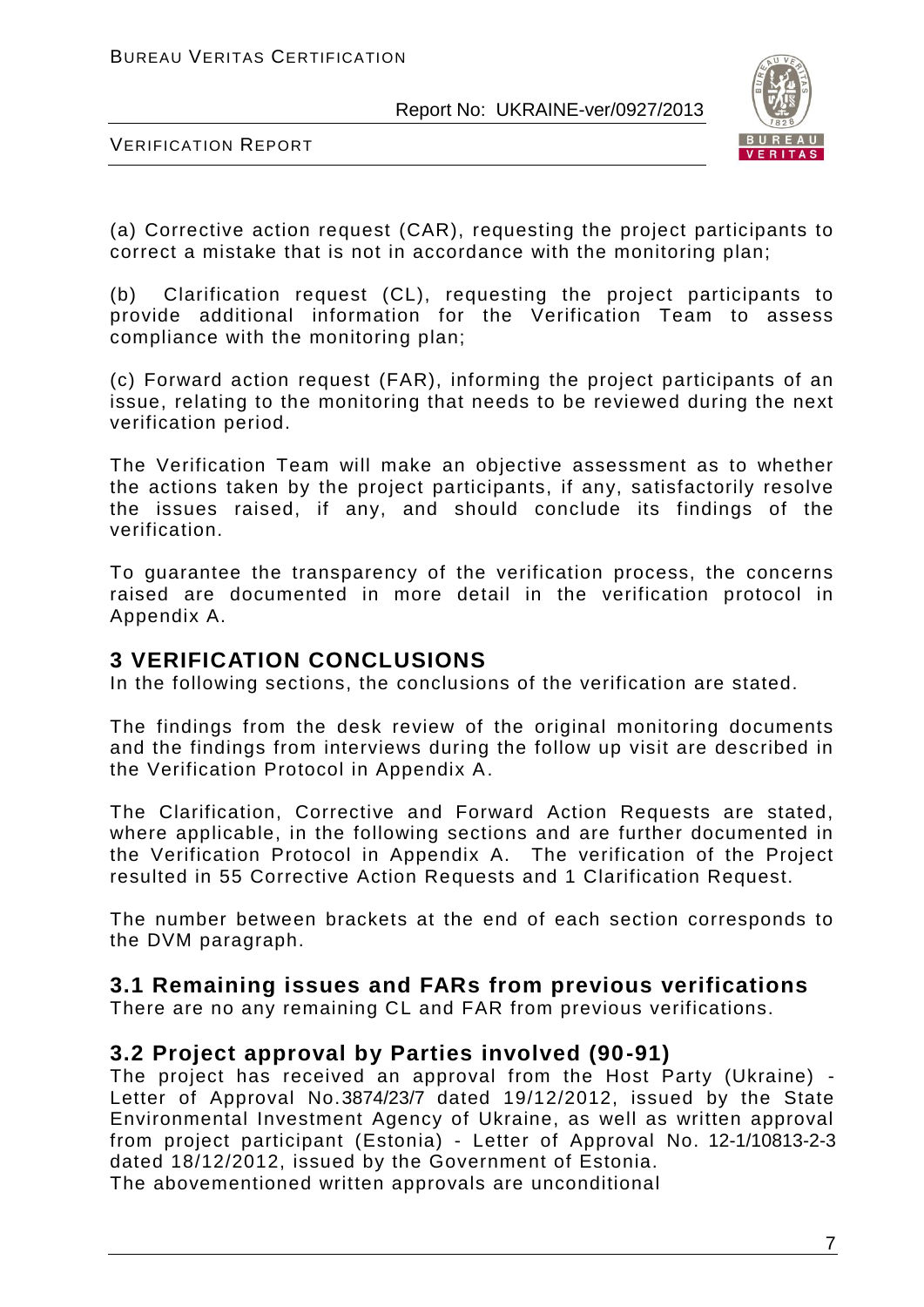

VERIFICATION REPORT

# **3.3 Project implementation (92-93)**

The proposed project provides for complete demolition of the waste heaps of mines #20, #42, #3-14, #22 and Engels Mine. The demolition of waste heaps included demolition of rock by special machinery, loading onto trucks and further transportation. This product was further sent to boiler houses to be combusted as fuel. Thus, rock in waste heaps was fully utilized, and coal received substituted coal, which would have been produced by underground mining. Processing of these waste heaps prevented ignition, improved ecological situation in the region, significantly reduced emissions of  $CO<sub>2</sub>$  and other harmful substances. Dismantling of waste heaps reduced the probability of groundwater contamination. Also an extra amount of coal was obtained without mining, which allowed to avoid leaks of methane, which accompany underground coal mining.

The project was initiated on January 10, 2008.

The start of the industrial stage on waste heap demolition - 10/01/2008.

The project implementation status during the reporting period of 01/12/2012 – 31/12/2012 is provided below:

| Mine        | Start of waste heap | End of waste heap |  |
|-------------|---------------------|-------------------|--|
|             | demolition          | demolition        |  |
| Mine $#20$  | 10/01/2008          | 31/12/2014        |  |
| Mine $#42$  | 28/01/2008          | 31/12/2014        |  |
| Mine #3-14  | 12/02/2008          | 31/12/2014        |  |
| Mine $#22$  | 25/02/2008          | 31/12/2014        |  |
| Engels Mine | 17/03/2008          | 31/12/2014        |  |

#### **Table 2 Project implementation status in the reporting period**

Table 3 presents data on coal extracted from waste heaps under the project activity and diesel fuel consumed during the diesel fuel production over the reporting monitoring period.

#### **Table 3 Project implementation status in the reporting period**

| Period                                                                                                                       | 01/01/2012-30/11/2012 |
|------------------------------------------------------------------------------------------------------------------------------|-----------------------|
| Total amount of coal extracted from the waste heaps of<br>mines #20, #42, #3-14, #22 and Engels Mine, t                      | 79 963                |
| Total amount of diesel fuel consumed during demolition<br>of waste heaps of mines #20, #42, #3-14, #22 and<br>Engels Mine, t | 214                   |

The proposed project is aimed at the reduction of anthropogenic emissions. Emissions are reduced due to:

 Removal of GHG emission sources associated with waste heap combustion by extraction of coal from the waste heaps;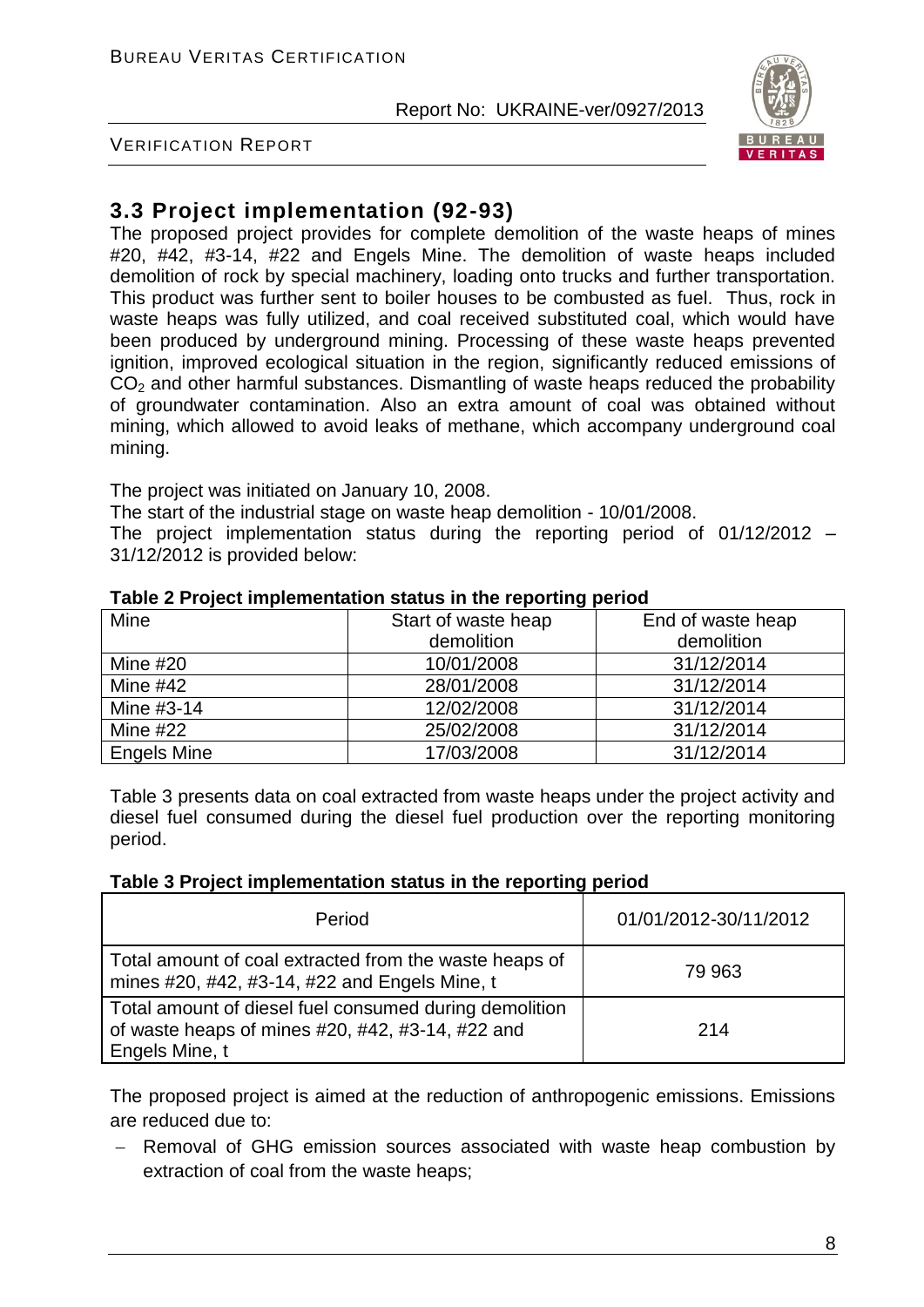

VERIFICATION REPORT

- Reduction of uncontrolled emissions of methane due to replacement of coal that would have been extract by underground mining;
- Lower electricity consumption during beneficiation of coal extracted from dismantled waste heap against electricity consumption during coal mining.

Implementation of project activities according to the schedule included into the determined PDD version 02.

Starting date of the crediting period remained unchanged and is deemed the date when first emission reductions were generated, namely: January 10, 2008.

The monitoring system is existing and functioning.

Monitoring equipment, such as truck scales and other metering devices, is in line with the industry standards of Ukraine. All monitoring equipment is included into the detailed verification (calibration) schedule and is calibrated at a frequency set by the manufacturer.

A full-scale EIA in accordance with the legislation of Ukraine was performed for the proposed project in 2008. The main outcomes of that EIA follow:

- The main impact of the project activity on the environment is the impact on air. Project activity will cause additional coal dust and coal concentrate dust emissions. However, a study of emission levels and pollutant distribution charts shows that the impact will not exceed maximum allowable concentration;
- The impact on water is insignificant. The closed circuit water systems will be applied during the project implementation, and no waste water will be discharged.
- The impact on flora and fauna is ambiguous. Project activity will cause changes in the existing landscape, yet the aggregate ultimate impact is positive. Grass and trees will be planted on the re-cultivated areas. No rare or endangered species will be impacted. The project activity will be done in the area remote from national parks or protected zones.
- The impact on flora and fauna is ambiguous. Project activity will cause changes in the existing landscape, yet the aggregate ultimate impact is positive. Grass and trees will be planted on the re-cultivated areas. No rare or endangered species will be impacted. The project activity will be done in the area remote from national parks or protected zones.
- The noise impact is limited. The distance between the main source of noise and residential districts will be as short as allowed, and the operation of movable noise sources (motor vehicles) will comply with local regulations;
- Impact on land use is positive. Considerable land area will be spared from the waste heaps and become available for development;
- No transboundary impact has been detected. Implementation of the project, all of which is physically located in Ukraine, exerts no environmental impact on any other country.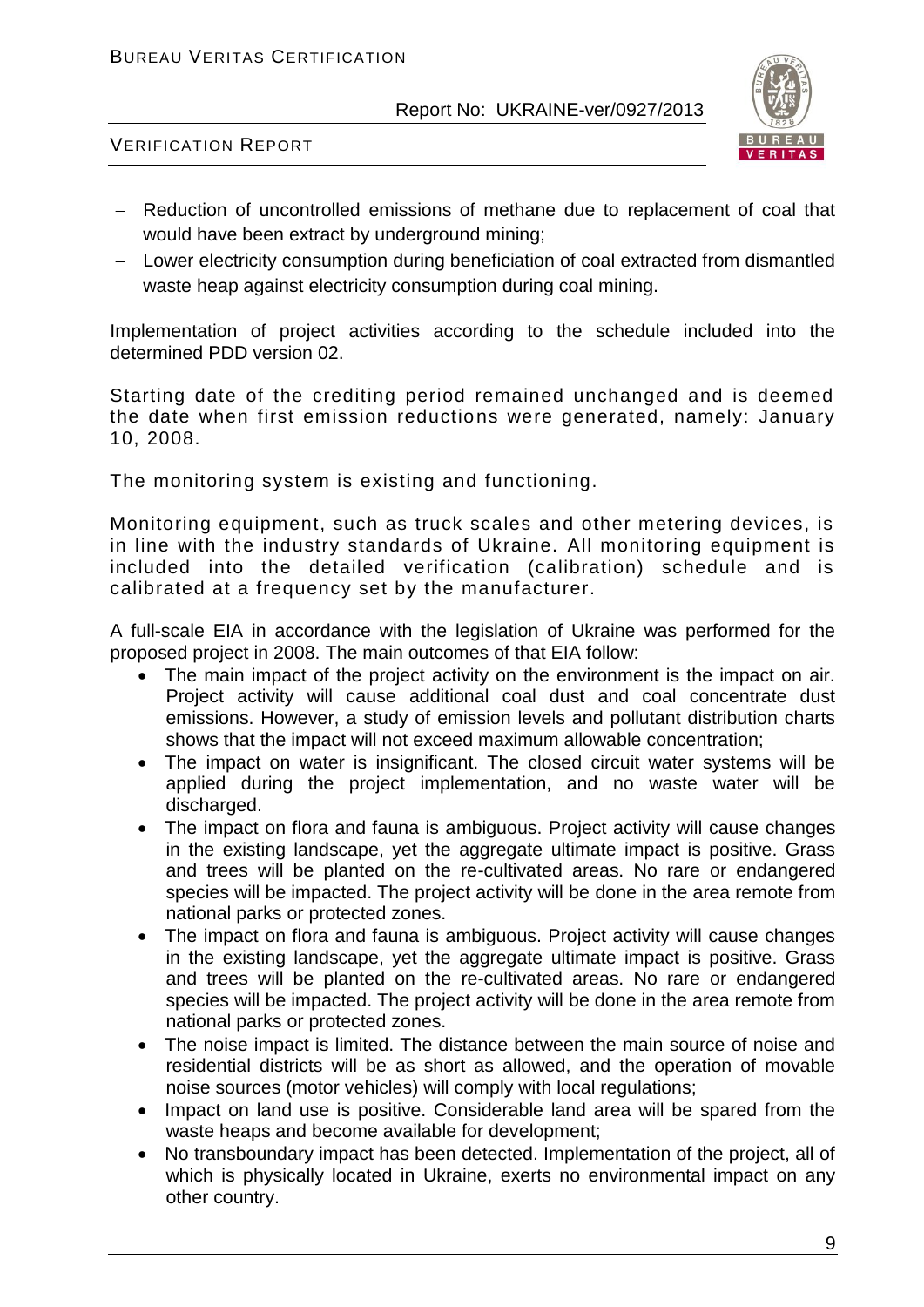

VERIFICATION REPORT

# **3.4 Compliance of the monitoring plan with the monitoring methodology (94-98)**

The monitoring occurred in accordance with the monitoring plan included in the PDD regarding which the determination has been deemed final and is so listed on the UNFCCC JI website.

For calculating the estimates referred to above, such key factors as the Ukrainian environmental legislation and other national legislation, as well as key relevant factors such as availability of funds for implementation of measures envisaged by the project, prices that are set by the state, modern technology and the ability to dismantle waste heaps, influencing the baseline emissions and the activity level of the project and the emissions as well as risks associated with the project were taken into account, as appropriate.

Sources of data that were used for calculation of emission reductions such as documents and archival data of the enterprise, standards and statistical forms, results of periodic logger readings, etc. are clearly defined, credible and transparent.

Emission factors, such as emission factor for non-controlled methane emissions during coal mining ( $EF_{CH4}$ ), carbon dioxide emission factor for electricity generation by <code>TPPs</code> and electricity consumption  $(\mathit{EF}_\mathit{co2,ELEC}})$ , were chosen through careful balancing of accuracy and appropriateness and properly justified their choice.

The calculation of emission reductions is based on conservative assumptions and the most plausible scenarios in a transparent manner.

The monitoring periods per component of the project are clearly specified in the monitoring report and do not overlap with those for which verifications were already deemed final in the past.

The identified areas of concern as to the compliance of the monitoring plan with the monitoring methodology, project participants' responses and conclusions of Bureau Veritas Certification are described in Appendix A to this report (refer to CAR 01, CAR 02, CAR 03, CAR 04, CAR 05, CL 01).

# **3.5 Revision of monitoring plan (99-100)**

Not applicable.

# **3.6 Data management (101)**

The data and their sources, provided in monitoring report, are clearly identified, reliable and transparent.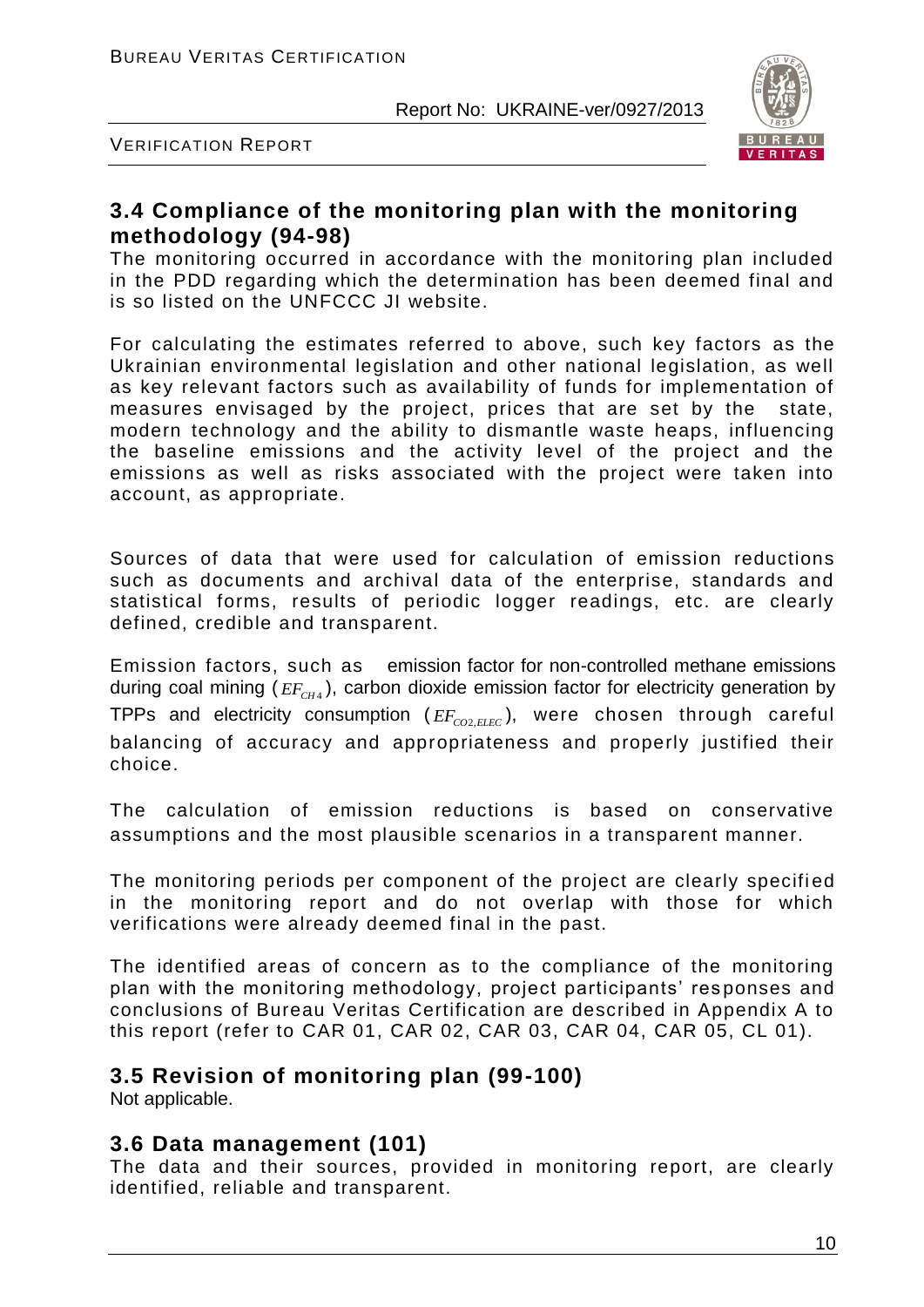

VERIFICATION REPORT

The implementation of data collection procedures is in accordance with the monitoring plan, including the quality control and quality assurance procedures.

The function of the monitoring equipment, including its calibration status, is in order.

According to current legislation "On metrology and metrological activity", all metering equipment in Ukraine must meet the specified requirements of relevant standards and is subject to a periodic check. Interval of calibration/verification for truck scales is 1 year.

The project complies with legal requirements to calibration and verification.

The evidence and records used for the monitoring are maintained in a traceable manner.

The data collection and management system for the project is in accordance with the PDD and the monitoring plan.

The most objective and cumulative factor that provides a clear picture of whether the emission reduction took place is waste heap demolition. It is waste heap demolition that causes GHG emission reductions.

The following parameters are subject to monitoring:

- Diesel fuel consumed in the relevant period as a result of project activity.
- Coal extracted from the waste heap in the respective period and combusted for generation of power used for project activities, equal to the amount of coal that would have been produced by mining and combusted for energy generation in the baseline scenario.

Data and parameters subject to periodic monitoring, according to the monitoring plan provided in the PDD version 02, as well as the list of constant values used to calculate emission reductions, are provided in Section B.2.1. of the Monitoring Report, as well as in Annex 2.

Organizational and management structure of project owner, Ltd. "Prominvest-Ekolohiia", is used for data collection for approved monitoring plan. Company administration headed by the director of the company, Borys Filipov, is responsible for performance of monitoring, data collection, registration, visualization, storage and reporting of data that were monitored, and periodic inspection of measuring instruments. The structure of data collection and processing is demonstrated by the following chart: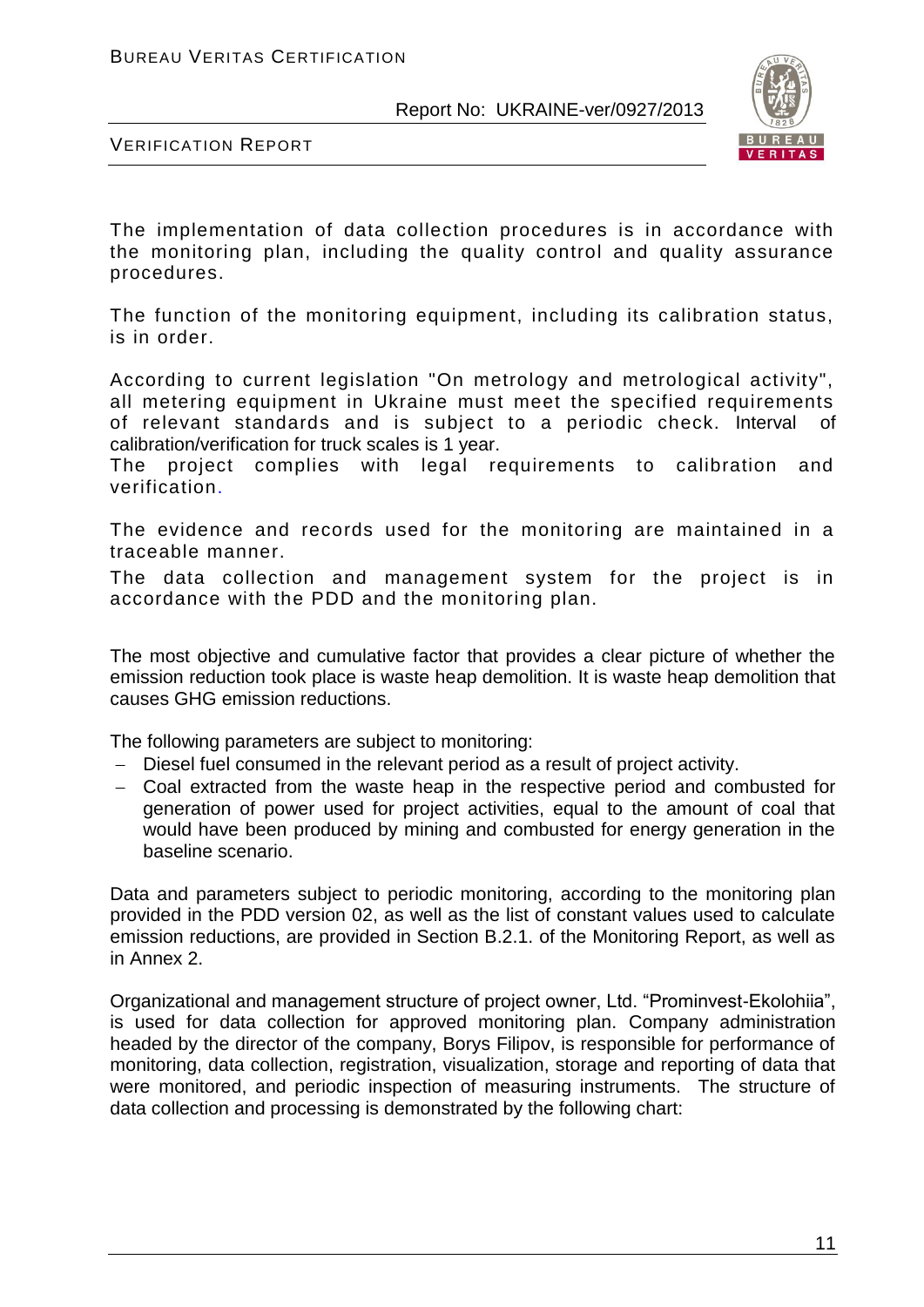

VERIFICATION REPORT



#### **Figure 1. The structure of data collection and processing under the monitoring plan**

The operational structure of the company envisages data collection, compilation and cross-verification, as part of monitoring plan preparation.

All necessary information for monitoring of GHGs emission reductions is stored in paper or/and electronic copies and will be stored till the end of the crediting period and for two years since the last ERU transaction.

The Monitoring Report version 02 provides sufficient information on the roles, responsibilities and authorities assigned for implementation and maintenance of monitoring procedures including data management. The verification team confirms effectiveness of the existing management and operational systems and found them eligible for reliable project monitoring.

**3.7 Verification regarding programmes of activities (102-110)** Not applicable.

# **4 VERIFICATION OPINION**

Bureau Veritas Certification has performed the 2nd periodic verification for the period of 01/12/2012–31/12/2012 of the "Reduction of greenhouse gases by demolition of waste heaps of Ltd. "PROMINVEST-EKOLOHIIA" project in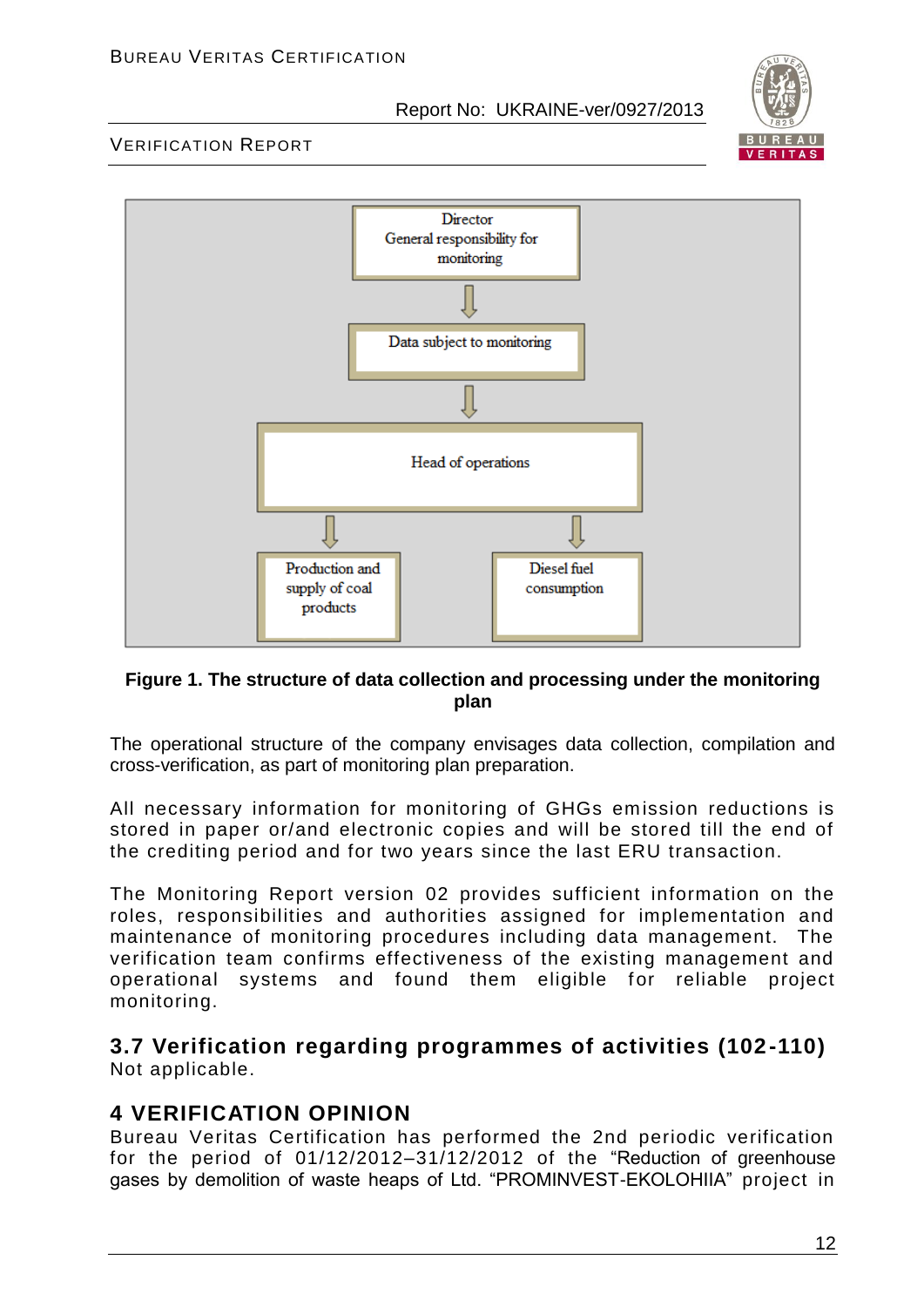

VERIFICATION REPORT

Krasne village, Luhansk region, Ukraine, which applies JI specific approach. The verification was performed on the basis of UNFCCC criteria and host country criteria and also on the criteria given to provide for consistent project operations, monitoring and reporting.

The verification consisted of the following three phases: i) desk review of the monitoring report against the project design and the baseline and monitoring plan; ii) follow-up interviews with project stakeholders; iii) resolution of outstanding issues and the issuance of the final verification report and opinion.

The management of Ltd. "Prominvest-Ekolohiia" is responsible for the preparation of the GHG emissions data and the reported GHG emissions reductions of the project. CEP CARBON EMISSIONS PARTNERS S.A. provides consulting support to Ltd. "Prominvest-Ekolohiia" in regards to data collection issues and is responsible for the preparation of the monitoring report on the basis set out within the project Monitoring Plan indicated in the final PDD version 02.

Bureau Veritas Certification verified the Project Monitoring Report version 02 for the reporting period of  $01/12/2012 - 31/12/2012$ , as indicated below. Bureau Veritas Certification confirms that the project is implemented as planned and described in approved project design documents. Installed equipment being essential for generating emission reduction runs reliably and is calibrated appropriately. The monitoring system is in place and the project is generating GHG emission reductions.

Emission reductions achieved under the project in the period of 01/12/2012 – 31/12/2012 do not differ much from the amount stipulated for the same period in the determined PDD. For emission reductions stipulated by the determined PDD version 02, MR version 02, see Table 4 below.

**Table 4 Emission reductions stipulated by the determined PDD version 02 and MR version 02**

| <b>Period</b>            | <b>Estimated</b><br>reductions from the determined reductions from the Monitoring<br>PDD, in tonnes of CO <sub>2</sub> e | <b>GHG</b> | emission $\vert$ Ex-post | Report, in tonnes of $CO2e$ | <b>GHG</b> | emission |
|--------------------------|--------------------------------------------------------------------------------------------------------------------------|------------|--------------------------|-----------------------------|------------|----------|
| 01/12/2012<br>31/12/2012 |                                                                                                                          | 211 435    |                          |                             | 166 959    |          |

This is attributable to the fact that it was impossible to obtain precise data to calculate GHG emission reductions for the reporting period at the moment of PDD development. All the required information has been provided to calculate GHG emissions for the reporting period, which ensured accurate calculation of emissions in the baseline and the project scenarios. Emission reductions for the period of 01/12/2012 – 31/12/2012, stipulated by the determined PDD, were calculated by dividing the total annual emission reductions stated in the PDD by 12 (12 months) and multiplying by 1 (1 month).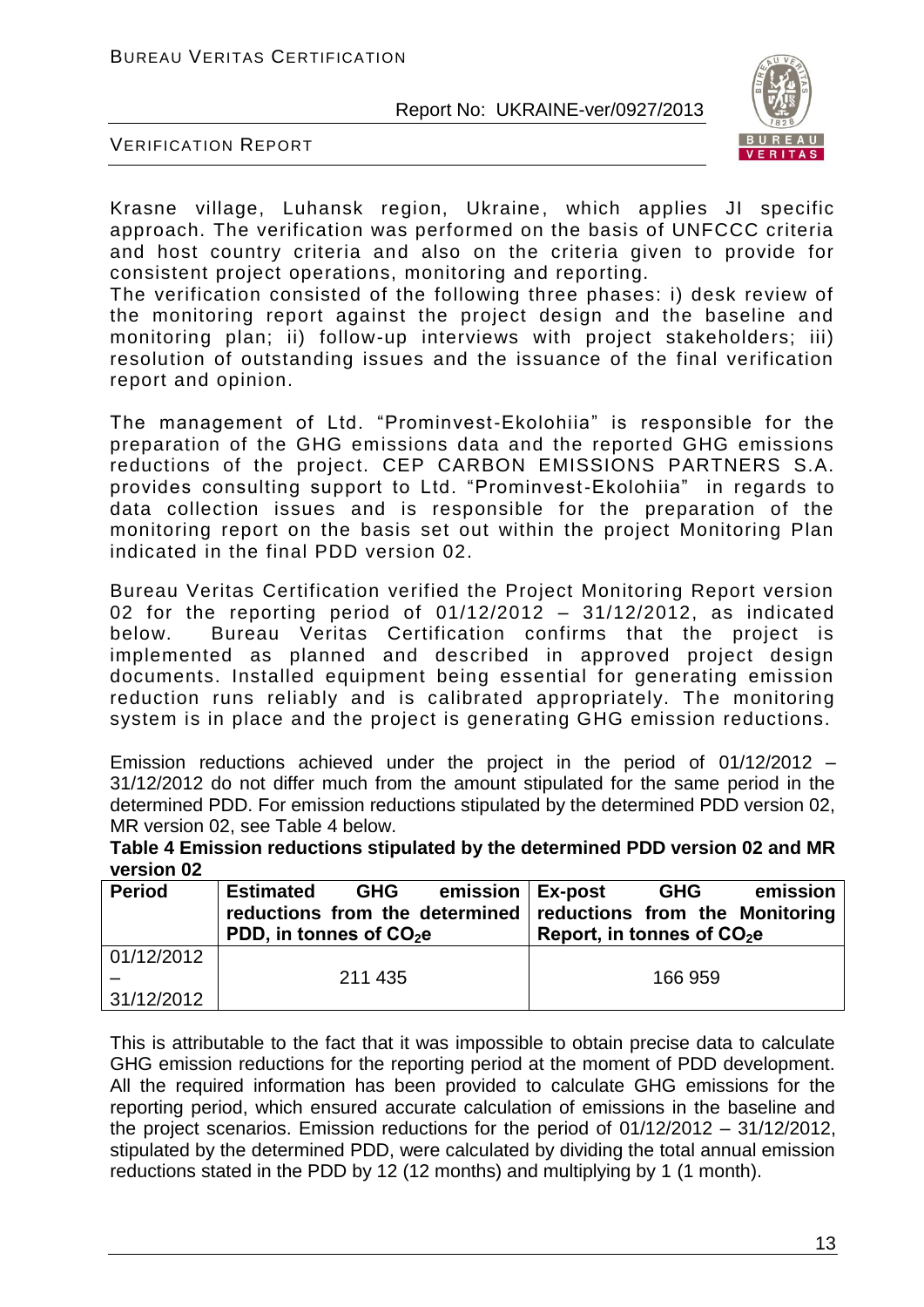

VERIFICATION REPORT

Bureau Veritas Certification can confirm that the GHG emission reduction is accurately calculated and is free of material errors, omissions, or misstatements. Our opinion relates to the project's GHG emissions and resulting GHG emissions reductions reported and related to the approved project baseline and monitoring, and its associated documents. Based on the information we have seen and evaluated, we confirm, with a reasonable level of assurance, the following statement:

Reporting period: from 01/12/2012 to 31/12/2012

| Baseline emissions         |  | $\therefore$ 131 424 t $CO2$ equivalent.           |
|----------------------------|--|----------------------------------------------------|
| Project emissions          |  | 668 $tCO2$ equivalent.                             |
| Leakage                    |  | $\therefore$ -36 203 t CO <sub>2</sub> equivalent. |
| <b>Emission reductions</b> |  | $\therefore$ 166 959 t CO <sub>2</sub> equivalent. |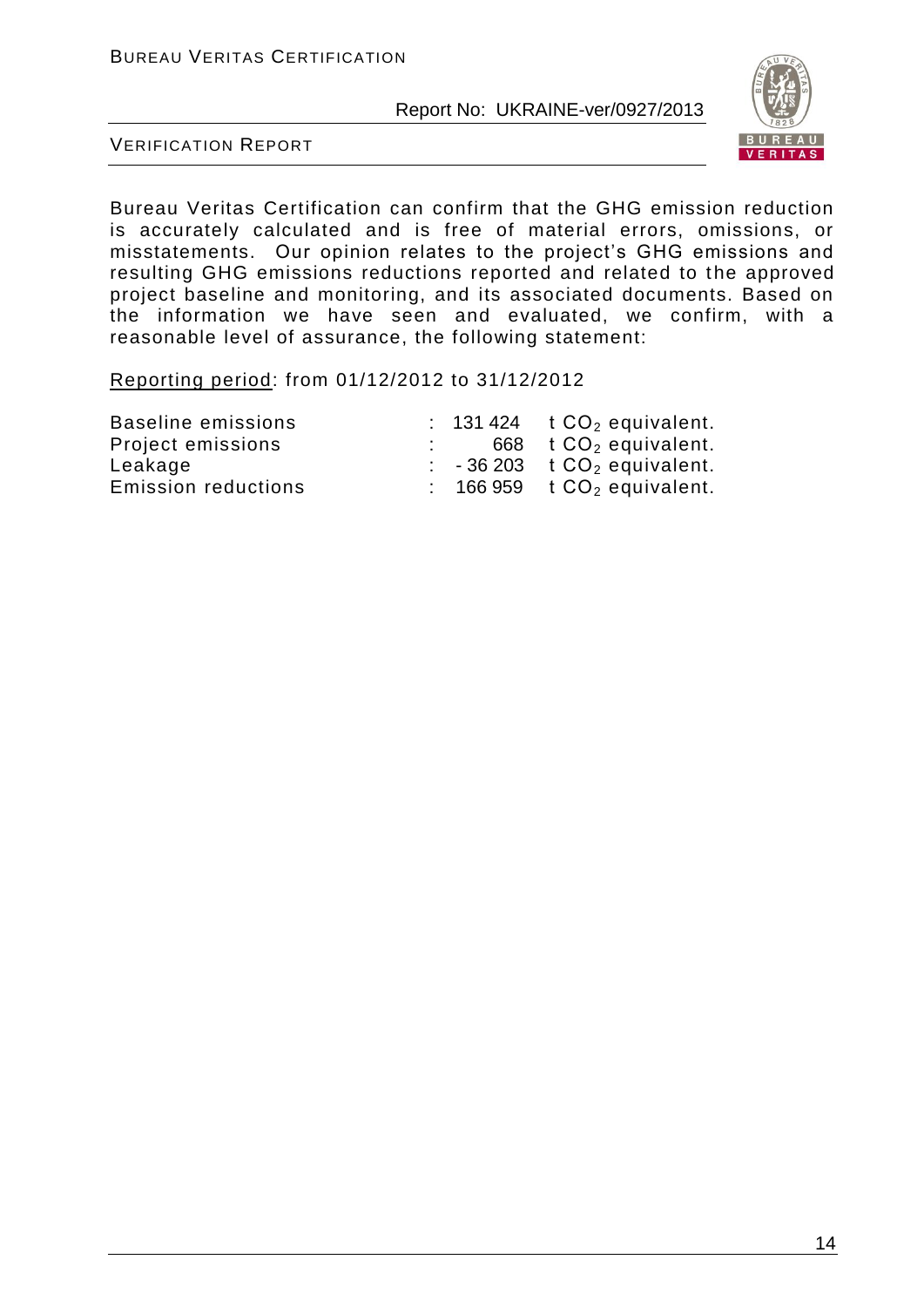

VERIFICATION REPORT

# **5 REFERENCES**

#### **Category 1 Documents:**

Documents provided by project participants that relate directly to the GHG components of the project.

| /1/            | Monitoring Report of JI project "Reduction of greenhouse gases by           |
|----------------|-----------------------------------------------------------------------------|
|                | demolition of waste heaps of Ltd. "PROMINVEST-EKOLOHIIA" for the period     |
|                | of 01/12/2012 - 31/12/2012, version 01 dated 15/01/2013                     |
| $\frac{12}{1}$ | Monitoring Report of JI project "Reduction of greenhouse gases by           |
|                | demolition of waste heaps of Ltd. "PROMINVEST-EKOLOHIIA" for the period     |
|                | of 01/12/2012 - 31/12/2012, version 02 dated 11/02/2013                     |
| /3/            | Annex 1: Definition of key notions and abbreviations                        |
| $\frac{14}{1}$ | Annex 2: Calculation of GHG emission reductions for the period 01/12/2012 - |
|                | 31/12/2012 (Excel file)                                                     |
| /5/            | PDD "Reduction of greenhouse gases by demolition of waste heaps of Ltd.     |
|                | "PROMINVEST-EKOLOHIIA", version 02 dated 04/12/2012                         |
| /6/            | Bureau Veritas Certification Holding SAS Determination Report No.           |
|                | UKRAINE-DET/0833/2012 "Reduction of greenhouse gases by demolition of       |
|                | waste heaps of Ltd. "PROMINVEST-EKOLOHIIA", version 02 dated                |
|                | 05/12/2012                                                                  |
| 7              | Letter of Approval for the JI project "Reduction of greenhouse gases by     |
|                | demolition of waste heaps of Ltd. "PROMINVEST-EKOLOHIIA" No.3874/23/7       |
|                | issued by the State Environmental Investment Agency of Ukraine              |
|                | dated 19/12/2012.                                                           |
| /8/            | Letter of Approval No. 12-1/10813-2-3 issued<br>by the<br>Ministry of       |
|                | Environmental Protection of Estonia dated 18/12/2012                        |

#### **Category 2 Documents:**

Background documents related to the design and/or methodologies employed in the design or other reference documents.

| $1/1/$   Passport of waste heap No.9 of Ltd. "Prominvest-Ekolohiia" |
|---------------------------------------------------------------------|
| Passport of waste heap No.17 of Ltd. "Prominvest-Ekolohiia"         |
| Passport of waste heap No.20 of Ltd. "Prominvest-Ekolohiia"         |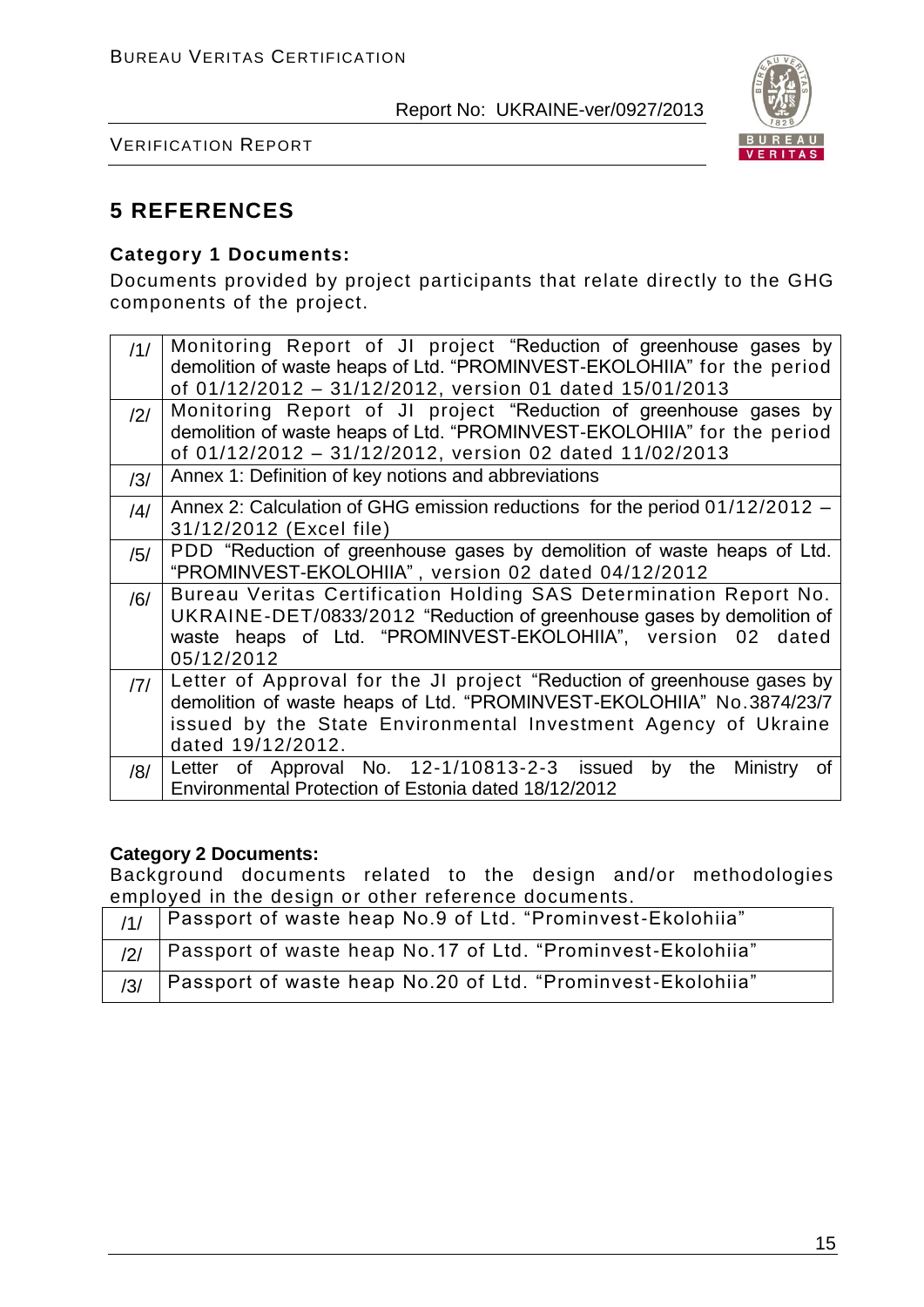

VERIFICATION REPORT

| /4/  | Passport of waste heap No.22 of Ltd. "Prominvest-Ekolohiia"                   |
|------|-------------------------------------------------------------------------------|
| /5/  | Passport of waste heap No.23 of Ltd. "Prominvest-Ekolohiia"                   |
| /6/  | Passport of waste heap No.30 of Ltd. "Prominvest-Ekolohiia"                   |
| 7    | Passport of waste heap No.31-32 of Ltd. "Prominvest-Ekolohiia"                |
| /8/  | Passport of waste heap No.35 of Ltd. "Prominvest-Ekolohiia"                   |
| /9/  | Passport of waste heap No.42 of Ltd. "Prominvest-Ekolohiia"                   |
| /10/ | Passport of waste heap No.174 of Ltd. "Prominvest-Ekolohiia"                  |
| /11/ | Passport of waste heap No.178 of Ltd. "Prominvest-Ekolohiia"                  |
| 1121 | Calibration certificate of working instrument of measurement equipment (truck |
|      |                                                                               |
|      | scales) dated 17/09/2012                                                      |

#### **Persons interviewed:**

List of persons interviewed during the verification or persons that contributed with other information that are not included in the documents listed above.

|     | <b>Name</b>    | Organisation                    | <b>Title</b>                                                      |
|-----|----------------|---------------------------------|-------------------------------------------------------------------|
| /1/ | Yu.V. Shentsev | Ltd. "Prominvest-<br>Ekolohiia" | <b>Deputy Director</b>                                            |
| /2/ | A.V. Melnyk    | Ltd. "Prominvest-<br>Ekolohiia" | <b>Financial Director</b>                                         |
| /3/ | Yu.A. Potapov  | Ltd. "Prominvest-<br>Ekolohiia" | <b>Chief Engineer</b>                                             |
| /4/ | N.H. Chyzhov   | Ltd. "Prominvest-<br>Ekolohiia" | <b>Chief Accountant</b>                                           |
| /5/ | S.A. Chypilin  | Ltd. "Prominvest-<br>Ekolohiia" | <b>Chief Power Engineer</b>                                       |
| /6/ | E.N. Stetsenko | Ltd. "Prominvest-<br>Ekolohiia" | <b>Chief Economist</b>                                            |
| /7/ | V.H. Prykhodko | Ltd. "Prominvest-<br>Ekolohiia" | Geologist                                                         |
| /8/ | H.M. Babyk     | Ltd. "Prominvest-<br>Ekolohiia" | Markscheider                                                      |
| /9/ | S.Repinetskyi  | "CEP" LLC                       | <b>CEP CARBON</b><br><b>EMISSIONS PARTNERS</b><br>S.A. Consultant |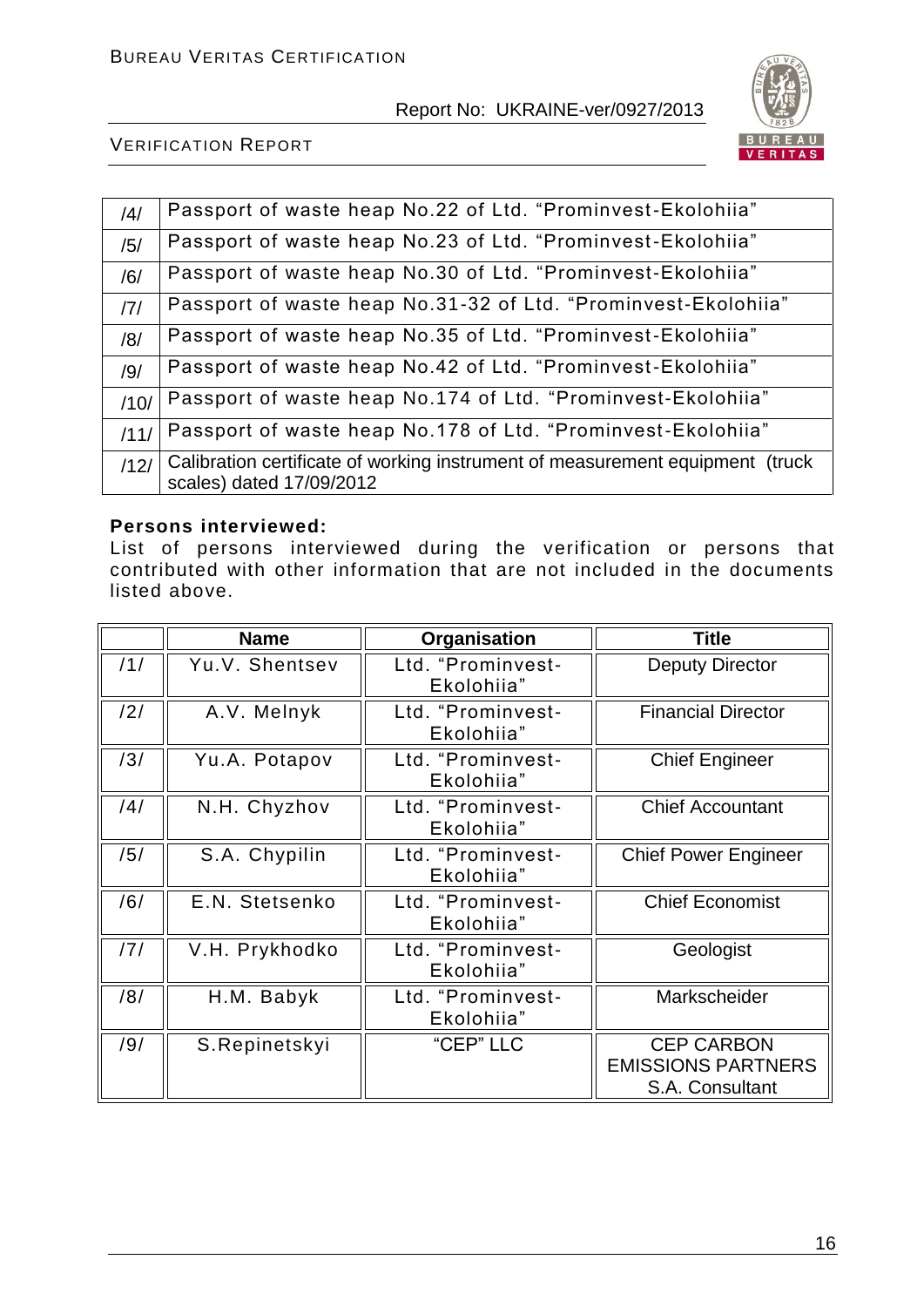

# VERIFICATION REPORT

# APPENDIX A: COMPANY PROJECT VERIFICATION PROTOCOL

### **BUREAU VERITAS CERTIFICATION HOLDING SAS**

### **VERIFICATION PROTOCOL**

#### **Check list for verification, according to the JOINT IMPLEMENTATION DETERMINATION AND VERIFICATION MANUAL (Version 01)**

| <b>DVM</b>                    | <b>Check Item</b>                                                                                                                                                                                                                                                                   | Initial finding                                                                                                                                                                                                                                                                                                       | <b>Draft Conclusion</b> |                         |
|-------------------------------|-------------------------------------------------------------------------------------------------------------------------------------------------------------------------------------------------------------------------------------------------------------------------------------|-----------------------------------------------------------------------------------------------------------------------------------------------------------------------------------------------------------------------------------------------------------------------------------------------------------------------|-------------------------|-------------------------|
| <b>Paragraph</b>              |                                                                                                                                                                                                                                                                                     |                                                                                                                                                                                                                                                                                                                       |                         | <b>Final Conclusion</b> |
|                               | <b>Project approvals by Parties involved</b>                                                                                                                                                                                                                                        |                                                                                                                                                                                                                                                                                                                       |                         |                         |
| 90                            | Has the DFPs of at least one Party<br>involved, other than the host Party,<br>issued a written project approval when  <br>submitting the first verification report to<br>the secretariat for publication in<br>accordance with paragraph 38 of the JI<br>guidelines, at the latest? | The project was approved by both Host Party<br>(Ukraine) and another Party involved<br>(Estonia). Written approvals for the project<br>were issued by the National Coordinating<br>Entities of the Parties involved. Both Letters of<br>Approval were available as of the start of the<br>first project verification. | <b>OK</b>               | <b>OK</b>               |
| 91                            | Are all the written project approvals by<br>Parties involved unconditional?                                                                                                                                                                                                         | All the written project approvals by Parties<br>involved are unconditional.                                                                                                                                                                                                                                           | OK                      | <b>OK</b>               |
| <b>Project implementation</b> |                                                                                                                                                                                                                                                                                     |                                                                                                                                                                                                                                                                                                                       |                         |                         |
| 92                            | Has the project been implemented in<br>accordance with the PDD regarding<br>which the determination has been<br>deemed final and is so listed on the<br>UNFCCC JI website?                                                                                                          | The project has been<br>implemented<br>-in<br>accordance with the PDD regarding which the<br>determination has been deemed final and is<br>so listed on the UNFCCC JI website.                                                                                                                                        | OK                      | OK                      |
| 93                            | What is the status of operation of the<br>project during the monitoring period?                                                                                                                                                                                                     | Implementation of project activities according<br>to the schedule included into the determined                                                                                                                                                                                                                        | OK                      | <b>OK</b>               |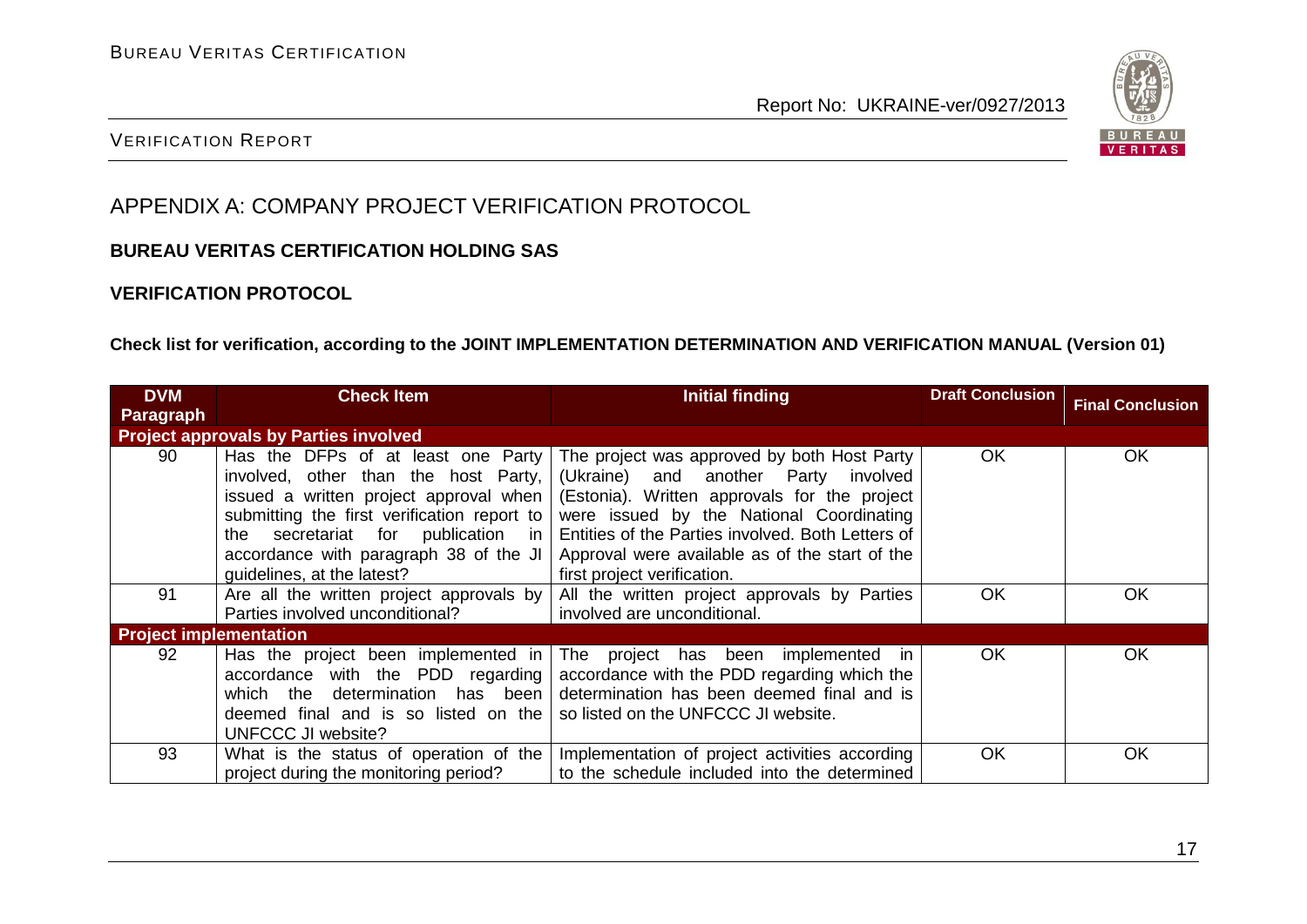

| <b>DVM</b>       | <b>Check Item</b>                                                                                                                                                                                                                                                                                                                                                          | <b>Initial finding</b>                                                                                                                                                                                                                                                                                                                                                                                                                                                                                                                                                                                                                                                                                                                                                                                  | <b>Draft Conclusion</b>                         | <b>Final Conclusion</b>      |
|------------------|----------------------------------------------------------------------------------------------------------------------------------------------------------------------------------------------------------------------------------------------------------------------------------------------------------------------------------------------------------------------------|---------------------------------------------------------------------------------------------------------------------------------------------------------------------------------------------------------------------------------------------------------------------------------------------------------------------------------------------------------------------------------------------------------------------------------------------------------------------------------------------------------------------------------------------------------------------------------------------------------------------------------------------------------------------------------------------------------------------------------------------------------------------------------------------------------|-------------------------------------------------|------------------------------|
| <b>Paragraph</b> |                                                                                                                                                                                                                                                                                                                                                                            | PDD version 02.                                                                                                                                                                                                                                                                                                                                                                                                                                                                                                                                                                                                                                                                                                                                                                                         |                                                 |                              |
|                  | <b>Compliance with monitoring plan</b>                                                                                                                                                                                                                                                                                                                                     |                                                                                                                                                                                                                                                                                                                                                                                                                                                                                                                                                                                                                                                                                                                                                                                                         |                                                 |                              |
| 94               | Did the monitoring occur in accordance<br>with the monitoring plan included in the<br>PDD regarding which the determination<br>has been deemed final and is so listed<br>on the UNFCCC JI website?                                                                                                                                                                         | The monitoring occurred in accordance with<br>the monitoring plan included in the PDD<br>regarding which the determination has been<br>deemed final and is so listed on the UNFCCC<br>JI website.                                                                                                                                                                                                                                                                                                                                                                                                                                                                                                                                                                                                       | <b>OK</b><br><b>OK</b>                          |                              |
| 95(a)            | For calculating the emission reductions  <br>or enhancements of net removals, were<br>key factors, e.g. those listed in 23 (b) (i)-<br>(vii) above, influencing the baseline<br>emissions or net removals and the<br>activity level of the project and the<br>emissions or removals as well as risks<br>associated with the project taken into<br>account, as appropriate? | For calculating the estimates referred<br>to above, such key factors as the<br>Ukrainian environmental legislation<br>and other national legislation, as well<br>as key relevant factors such as<br>availability of funds for implementation<br>of measures envisaged by the project,<br>prices that are set by the<br>state,<br>modern technology and the ability to<br>dismantle waste heaps, influencing the<br>baseline emissions and the activity<br>level of the project and the emissions<br>as well as risks associated with the<br>project were taken into account, as<br>appropriate.<br><b>CAR 01.</b> Data units for parameter<br>$N_{ELEC, coal}^{p}$ are incorrect in Annex 2.<br><b>CAR</b><br>02. Monitoring<br>period<br>for<br>parameter $FC_{\text{coal,v}}^b$ is incorrect in Table | <b>CAR 01</b><br><b>CAR 02</b><br><b>CAR 03</b> | <b>OK</b><br><b>OK</b><br>OK |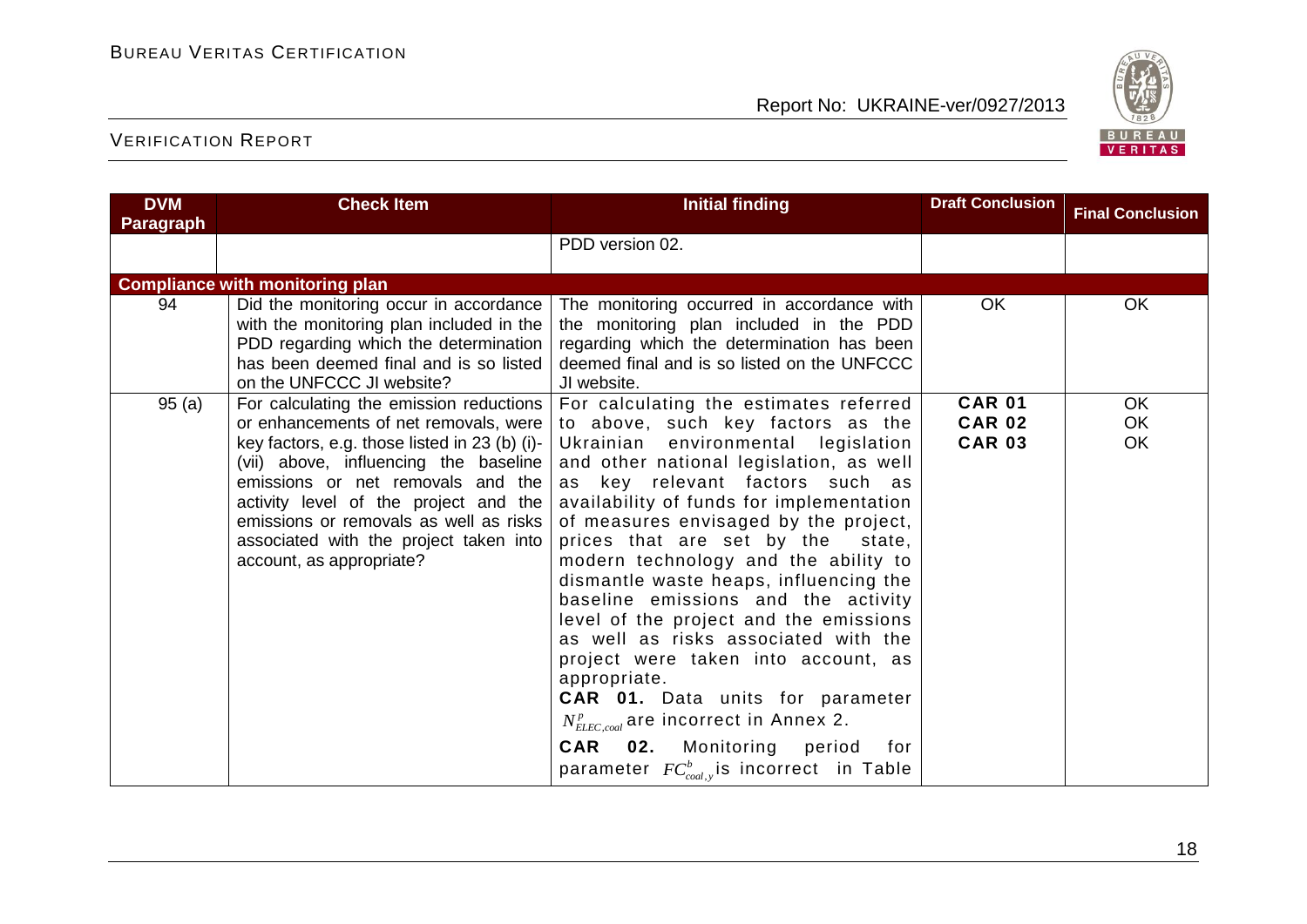

| <b>DVM</b>        | <b>Check Item</b>                                                                                                                                                                                                                                                                                             | <b>Initial finding</b>                                                                                                                                                                                                                                                                                                                                                                                                                                                                                                        | <b>Draft Conclusion</b>                        | <b>Final Conclusion</b> |
|-------------------|---------------------------------------------------------------------------------------------------------------------------------------------------------------------------------------------------------------------------------------------------------------------------------------------------------------|-------------------------------------------------------------------------------------------------------------------------------------------------------------------------------------------------------------------------------------------------------------------------------------------------------------------------------------------------------------------------------------------------------------------------------------------------------------------------------------------------------------------------------|------------------------------------------------|-------------------------|
| <b>Paragraph</b>  |                                                                                                                                                                                                                                                                                                               |                                                                                                                                                                                                                                                                                                                                                                                                                                                                                                                               |                                                |                         |
|                   |                                                                                                                                                                                                                                                                                                               | 8 in Section B.2.3. of MR.<br><b>CAR 03.</b> There are not all parameters in Table<br>10 of MR.                                                                                                                                                                                                                                                                                                                                                                                                                               |                                                |                         |
| 95(b)             | Are data sources used for calculating<br>emission reductions or enhancements<br>of net removals clearly identified,<br>reliable and transparent?                                                                                                                                                              | Yes, data sources used for calculating<br>emission reductions are clearly<br>identified,<br>reliable and transparent.<br>The name of Annex 2 that is<br>CAR 04.<br>specified in MR is not the same as name that<br>is specified on a title page of Annex2.<br><b>CAR 05.</b> Delete the repeated information on<br>baseline and project emissions and leakages<br>in Section E of MR.<br>CL 01. Please specify in formula 4 description<br>in Section D.1. of the MR that the calculation<br>refers to the baseline scenario. | <b>CAR 04</b><br><b>CAR 05</b><br><b>CL 01</b> | OK<br>OK<br>OK          |
| 95(c)             | Are emission factors, including default<br>emission factors, if used for calculating<br>emission<br>reductions<br>the.<br><b>or</b><br>of<br>removals,<br>enhancements<br>net<br>selected<br>carefully<br>balancing<br>by<br>reasonableness, and<br>and<br>accuracy<br>appropriately justified of the choice? | Emission factors, such as<br>emission<br>factor for non-controlled methane emissions<br>during coal mining $(EF_{CH4})$ , carbon dioxide<br>emission factor for electricity generation by<br>TPPs and electricity consumption ( $EF_{CO2 EIEC}$ ),<br>were chosen through careful balancing<br>of accuracy and appropriateness and<br>properly justified their choice.                                                                                                                                                        | <b>OK</b>                                      | OK                      |
| 95 <sub>(d)</sub> | Is the calculation of emission reductions<br>or enhancements of net removals based<br>on conservative assumptions and the<br>plausible<br>scenarios<br>most<br>in.<br>a                                                                                                                                       | The calculation of emission reductions is<br>based on conservative assumptions and the<br>most plausible scenarios in a transparent<br>manner.                                                                                                                                                                                                                                                                                                                                                                                | <b>OK</b>                                      | OK                      |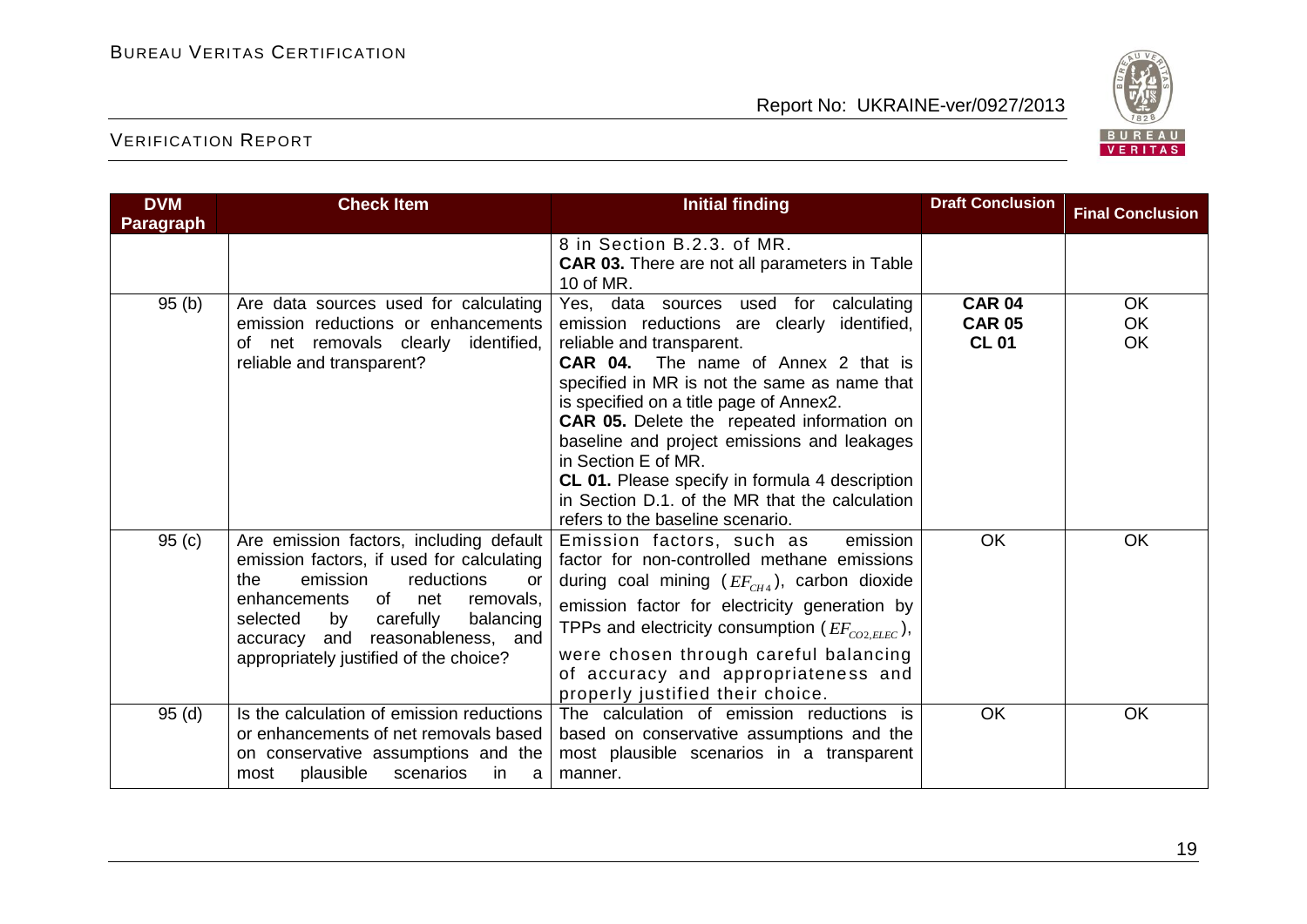

| <b>DVM</b>       | <b>Check Item</b>                                                                                                                                                                                                                                                                                                                                | <b>Initial finding</b> | <b>Draft Conclusion</b> | <b>Final Conclusion</b> |
|------------------|--------------------------------------------------------------------------------------------------------------------------------------------------------------------------------------------------------------------------------------------------------------------------------------------------------------------------------------------------|------------------------|-------------------------|-------------------------|
| <b>Paragraph</b> |                                                                                                                                                                                                                                                                                                                                                  |                        |                         |                         |
|                  | transparent manner?                                                                                                                                                                                                                                                                                                                              |                        |                         |                         |
|                  | Applicable to JI SSC projects only                                                                                                                                                                                                                                                                                                               |                        |                         |                         |
| 96               | Is the relevant threshold to be classified<br>as JI SSC project not exceeded during<br>the monitoring period on an annual<br>average basis?<br>If the threshold is exceeded, is the<br>maximum emission reduction level<br>estimated in the PDD for the JI SSC<br>project or the bundle for the monitoring<br>period determined?                 | N/a                    | N/a                     | N/a                     |
|                  | Applicable to bundled JI SSC projects only                                                                                                                                                                                                                                                                                                       |                        |                         |                         |
| 97(a)            | Has the composition of the bundle not<br>changed from that is stated in F-JI-<br><b>SSCBUNDLE?</b>                                                                                                                                                                                                                                               | N/a                    | N/a                     | N/a                     |
| 97 (b)           | If the determination was conducted on<br>the basis of an overall monitoring plan,<br>have the project participants submitted<br>a common monitoring report?                                                                                                                                                                                      | N/a                    | N/a                     | N/a                     |
| 98               | If the monitoring is based on a<br>monitoring<br>plan that provides for<br>overlapping monitoring periods, are the<br>monitoring periods per component of<br>the project clearly specified in the<br>monitoring report?<br>Do the monitoring periods not overlap<br>with those for which verifications were<br>already deemed final in the past? | N/a                    | N/a                     | N/a                     |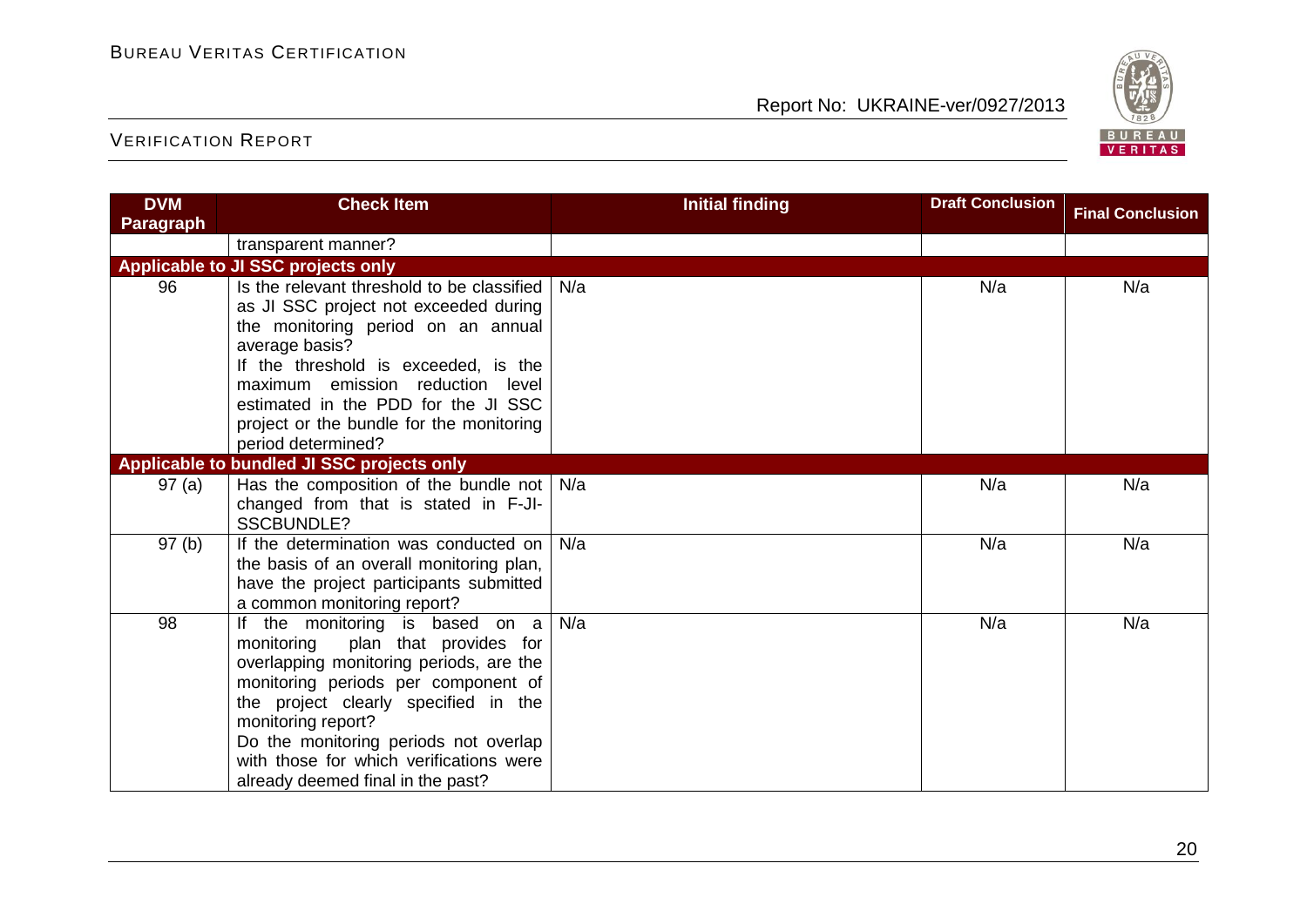

| <b>DVM</b><br><b>Paragraph</b> | <b>Check Item</b>                                                                                                                                                                                                                                                                                     | <b>Initial finding</b>                                                                                                                                                                                                                                                                                        | <b>Draft Conclusion</b> | <b>Final Conclusion</b> |
|--------------------------------|-------------------------------------------------------------------------------------------------------------------------------------------------------------------------------------------------------------------------------------------------------------------------------------------------------|---------------------------------------------------------------------------------------------------------------------------------------------------------------------------------------------------------------------------------------------------------------------------------------------------------------|-------------------------|-------------------------|
|                                | <b>Revision of monitoring plan</b>                                                                                                                                                                                                                                                                    |                                                                                                                                                                                                                                                                                                               |                         |                         |
|                                | Applicable only if monitoring plan is revised by project participant                                                                                                                                                                                                                                  |                                                                                                                                                                                                                                                                                                               |                         |                         |
| 99(a)                          | Did the project participants provide an<br>appropriate justification for the proposed<br>revision?                                                                                                                                                                                                    | N/a                                                                                                                                                                                                                                                                                                           | N/a                     | N/a                     |
| 99(b)                          | Does the proposed revision improve the<br>and/or<br>applicability<br>accuracy<br>0f<br>information collected compared to the<br>original<br>monitoring<br>plan<br>without<br>changing conformity with the relevant<br>rules<br>regulations<br>for<br>and<br>the<br>establishment of monitoring plans? | N/a                                                                                                                                                                                                                                                                                                           | N/a                     | N/a                     |
| <b>Data management</b>         |                                                                                                                                                                                                                                                                                                       |                                                                                                                                                                                                                                                                                                               |                         |                         |
| 101(a)                         | Is the implementation of data collection<br>procedures in accordance with the<br>monitoring plan, including the quality<br>control<br>and<br>quality<br>assurance<br>procedures?                                                                                                                      | Yes, the implementation of data collection<br>procedures is in accordance<br>with the<br>monitoring plan, including the quality control<br>and quality assurance procedures.                                                                                                                                  | <b>OK</b>               | OK                      |
| 101(b)                         | Is the function<br>of<br>the<br>monitoring<br>calibration<br>equipment, including<br>its<br>status, is in order?                                                                                                                                                                                      | According to current legislation "On<br>metrology and metrological activity",<br>all metering equipment in Ukraine<br>must meet the specified requirements<br>of relevant standards and is subject to<br>check.<br>Interval<br>periodic<br>of<br>a<br>calibration/verification for truck scales is 1<br>year. | OK                      | OK                      |
| 101 (c)                        | Are the evidence and records used for                                                                                                                                                                                                                                                                 | Organizational and management structure of                                                                                                                                                                                                                                                                    | OK                      | OK                      |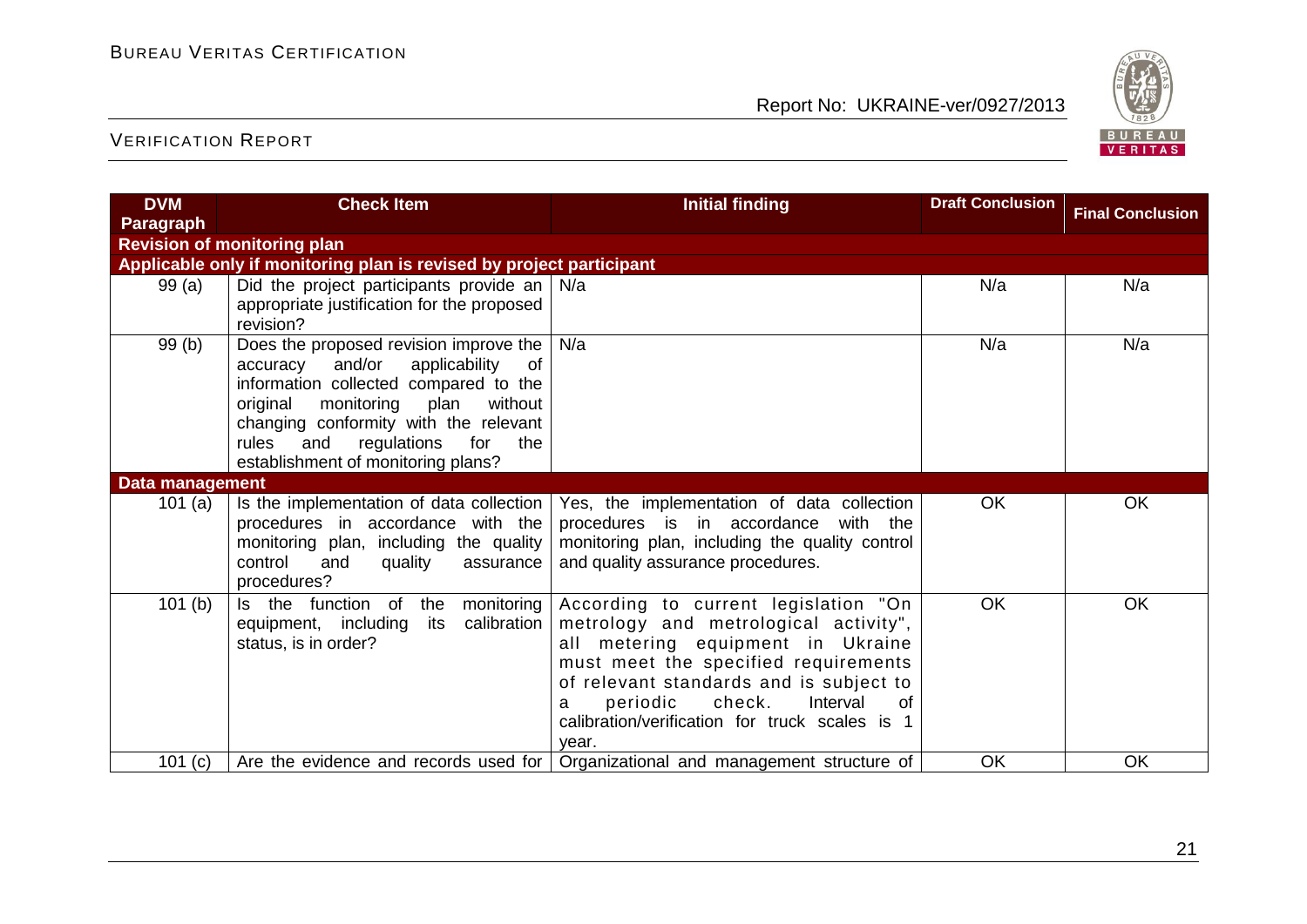

| <b>DVM</b>       | <b>Check Item</b>                                                                                                                                     | <b>Initial finding</b>                                                                                                                                                                                                                                                                                                                                                                                                                                                                                                                      | <b>Draft Conclusion</b> | <b>Final Conclusion</b> |
|------------------|-------------------------------------------------------------------------------------------------------------------------------------------------------|---------------------------------------------------------------------------------------------------------------------------------------------------------------------------------------------------------------------------------------------------------------------------------------------------------------------------------------------------------------------------------------------------------------------------------------------------------------------------------------------------------------------------------------------|-------------------------|-------------------------|
| <b>Paragraph</b> |                                                                                                                                                       |                                                                                                                                                                                                                                                                                                                                                                                                                                                                                                                                             |                         |                         |
|                  | the monitoring maintained in a traceable<br>manner?                                                                                                   | project owner, Ltd. "Prominvest-Ekolohiia", is<br>data collection for approved<br>used for<br>monitoring plan. Company administration<br>headed by the director of the company, Borys<br>Filipov, is responsible for performance of<br>monitoring, data collection, registration,<br>visualization, storage and reporting of data<br>that were monitored, and periodic inspection<br>of measuring instruments. The structure of<br>collection<br>and<br>processing<br>data<br>is<br>demonstrated by the chart in Section C.1. of<br>the MR. |                         |                         |
| $101$ (d)        | Is the data collection and management<br>system for the project in accordance<br>with the monitoring plan?                                            | The data collection and management system<br>for the project is in accordance with the<br>monitoring plan. The verification team confirms<br>effectiveness of the existing management and<br>operational systems and found them eligible<br>for reliable project monitoring.                                                                                                                                                                                                                                                                | OK                      | OK                      |
|                  | Verification regarding programs of activities (additional elements for assessment)                                                                    |                                                                                                                                                                                                                                                                                                                                                                                                                                                                                                                                             |                         |                         |
| 102              | Is any JPA that has not been added to<br>the JI PoA not verified?                                                                                     | N/a                                                                                                                                                                                                                                                                                                                                                                                                                                                                                                                                         | N/a                     | N/a                     |
| 103              | Is the verification based on the monitoring<br>reports of all JPAs to be verified?                                                                    | N/a                                                                                                                                                                                                                                                                                                                                                                                                                                                                                                                                         | N/a                     | N/a                     |
| 103              | Does the verification ensure the accuracy<br>and conservativeness of the emission<br>reductions or enhancements of removals<br>generated by each JPA? | N/a                                                                                                                                                                                                                                                                                                                                                                                                                                                                                                                                         | N/a                     | N/a                     |
| 104              | Does the monitoring period not overlap                                                                                                                | N/a                                                                                                                                                                                                                                                                                                                                                                                                                                                                                                                                         | N/a                     | N/a                     |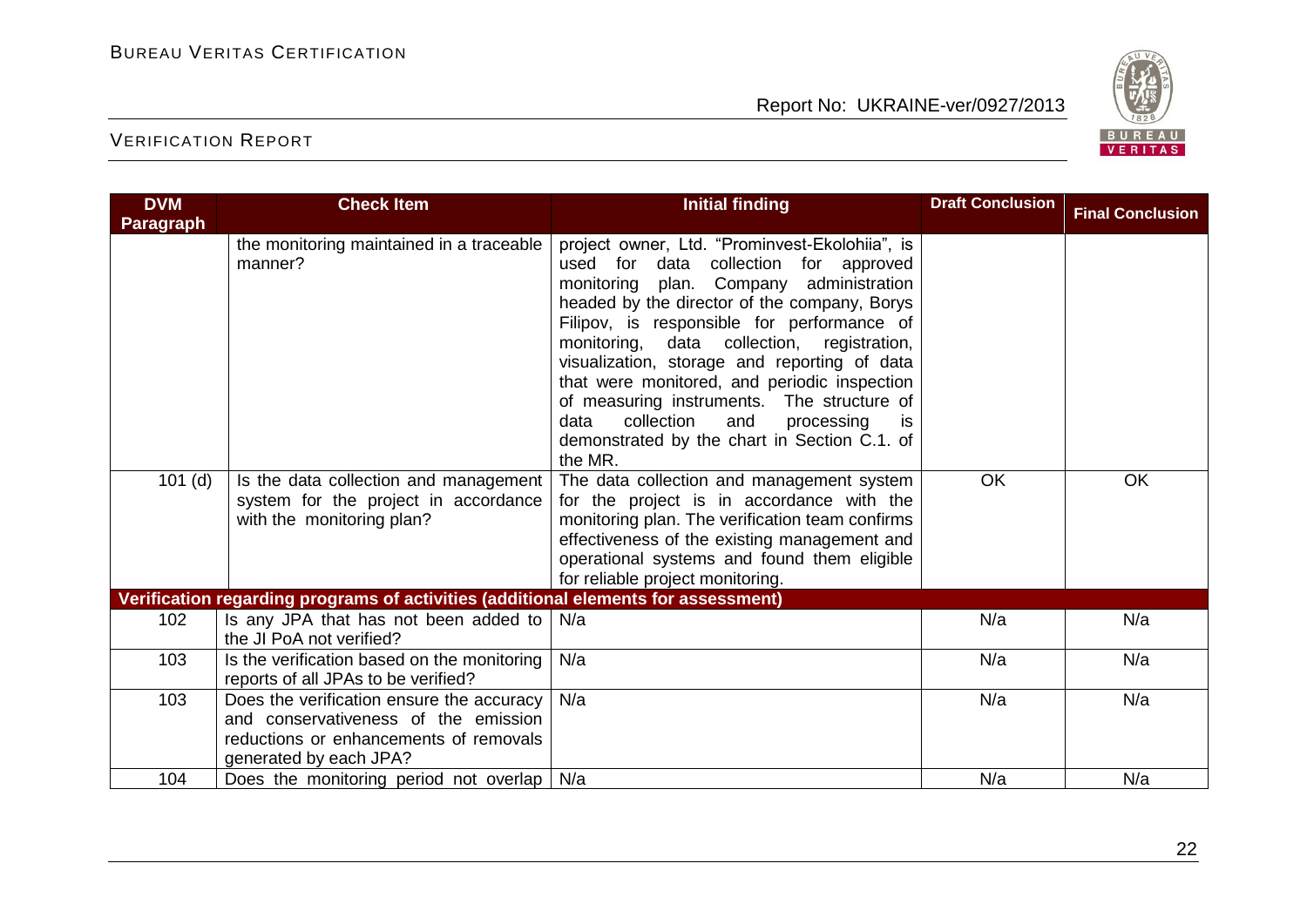

| <b>DVM</b><br><b>Check Item</b>                                                                                                                                                                                                                                                                                                                                                                                                                                                                                                                                                                                                                                                                                                                                                                                                                                | <b>Initial finding</b> | <b>Draft Conclusion</b> | <b>Final Conclusion</b> |
|----------------------------------------------------------------------------------------------------------------------------------------------------------------------------------------------------------------------------------------------------------------------------------------------------------------------------------------------------------------------------------------------------------------------------------------------------------------------------------------------------------------------------------------------------------------------------------------------------------------------------------------------------------------------------------------------------------------------------------------------------------------------------------------------------------------------------------------------------------------|------------------------|-------------------------|-------------------------|
| <b>Paragraph</b>                                                                                                                                                                                                                                                                                                                                                                                                                                                                                                                                                                                                                                                                                                                                                                                                                                               |                        |                         |                         |
| with previous monitoring periods?                                                                                                                                                                                                                                                                                                                                                                                                                                                                                                                                                                                                                                                                                                                                                                                                                              |                        |                         |                         |
| If the AIE learns of an erroneously<br>105                                                                                                                                                                                                                                                                                                                                                                                                                                                                                                                                                                                                                                                                                                                                                                                                                     | N/a                    | N/a                     | N/a                     |
| included JPA, has the AIE informed the                                                                                                                                                                                                                                                                                                                                                                                                                                                                                                                                                                                                                                                                                                                                                                                                                         |                        |                         |                         |
| JISC of its findings in writing?                                                                                                                                                                                                                                                                                                                                                                                                                                                                                                                                                                                                                                                                                                                                                                                                                               |                        |                         |                         |
| Applicable to sample-based approach only                                                                                                                                                                                                                                                                                                                                                                                                                                                                                                                                                                                                                                                                                                                                                                                                                       |                        |                         |                         |
| 106<br>Does the sampling plan prepared by the<br>AIE:<br>(a) Describe its sample selection, taking<br>into account that:<br>(i) For each verification that uses a<br>sample-based approach, the sample<br>selection<br>shall<br>be<br>sufficiently<br>representative of the JPAs in the JI PoA<br>such extrapolation to all JPAs identified<br>for that verification is reasonable, taking<br>into account differences among the<br>characteristics of JPAs, such as:<br>- The types of JPAs;<br>- The complexity of the applicable<br>technologies and/or measures used;<br>- The geographical location of each<br>JPA;<br>- The amounts of expected emission<br>reductions of the JPAs being verified;<br>- The number of JPAs for which<br>emission reductions are being verified;<br>- The length of monitoring periods of<br>the JPAs being verified; and | N/a                    | N/a                     | N/a                     |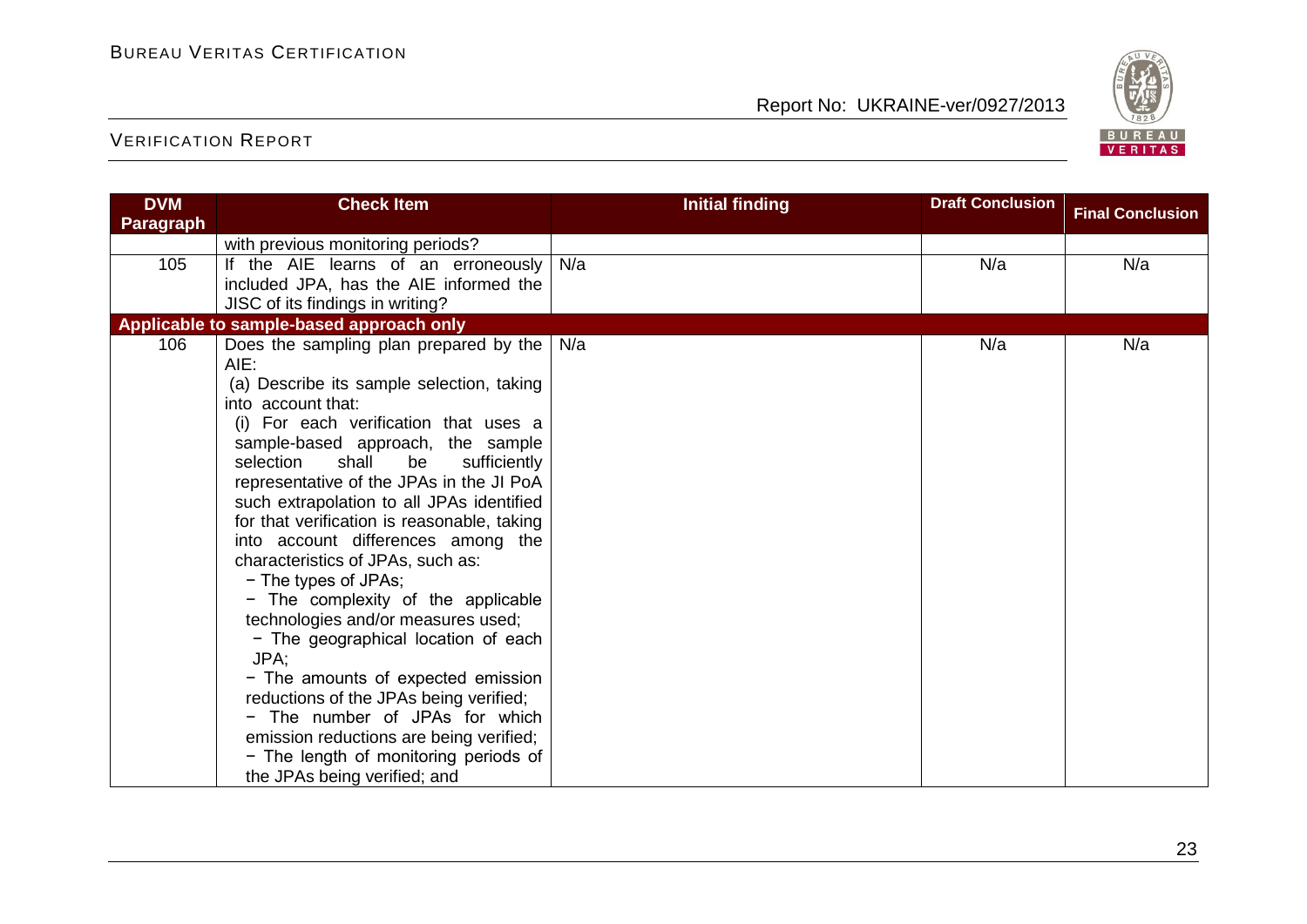

| <b>DVM</b> | <b>Check Item</b>                                                                                                                                                                                                                                                                                                                                                                              | <b>Initial finding</b> | <b>Draft Conclusion</b> | <b>Final Conclusion</b> |
|------------|------------------------------------------------------------------------------------------------------------------------------------------------------------------------------------------------------------------------------------------------------------------------------------------------------------------------------------------------------------------------------------------------|------------------------|-------------------------|-------------------------|
| Paragraph  | - The samples selected for prior<br>verifications, if any?                                                                                                                                                                                                                                                                                                                                     |                        |                         |                         |
| 107        | Is the sampling plan ready for publication<br>through the secretariat along with the<br>verification report<br>and<br>supporting<br>documentation?                                                                                                                                                                                                                                             | N/a                    | N/a                     | N/a                     |
| 108        | Has the AIE made site inspections of at $\vert$ N/a<br>least the square root of the number of<br>total JPAs, rounded to the upper whole<br>number?<br>If the AIE makes no site inspections or<br>fewer site inspections than the square<br>root of the number of total JPAs, rounded<br>to the upper whole number, then does the<br>AIE provide a reasonable explanation and<br>justification? |                        | N/a                     | N/a                     |
| 109        | Is the sampling plan available for<br>submission to the secretariat for the<br>JISC.s ex ante assessment? (Optional)                                                                                                                                                                                                                                                                           | N/a                    | N/a                     | N/a                     |
| 110        | If the AIE learns of a fraudulently included<br>JPA, a fraudulently monitored JPA or an<br>inflated number of emission reductions<br>claimed in a JI PoA, has the AIE informed<br>the JISC of the fraud in writing?                                                                                                                                                                            | N/a                    | N/a                     | N/a                     |